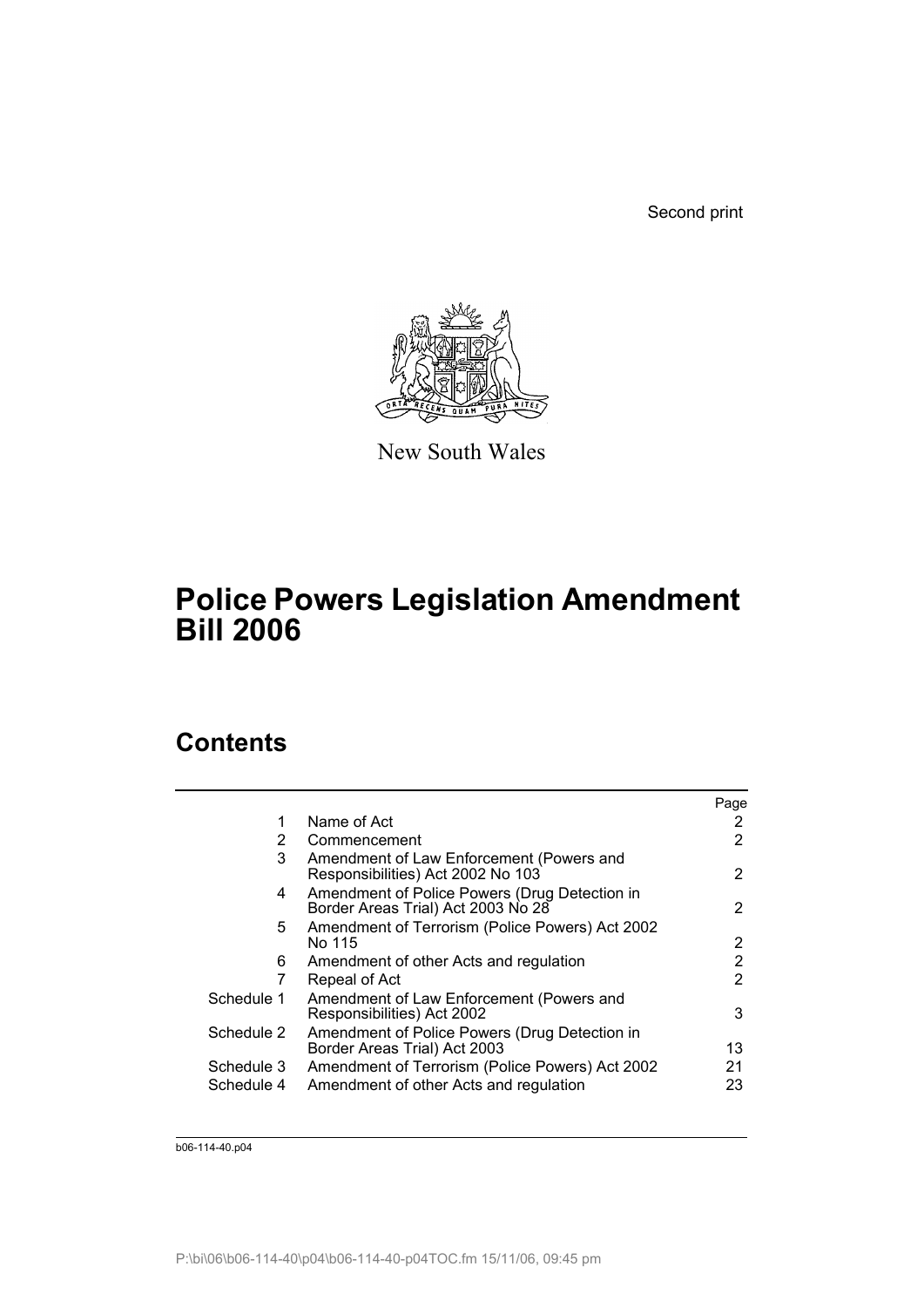Contents

Page

Contents page 2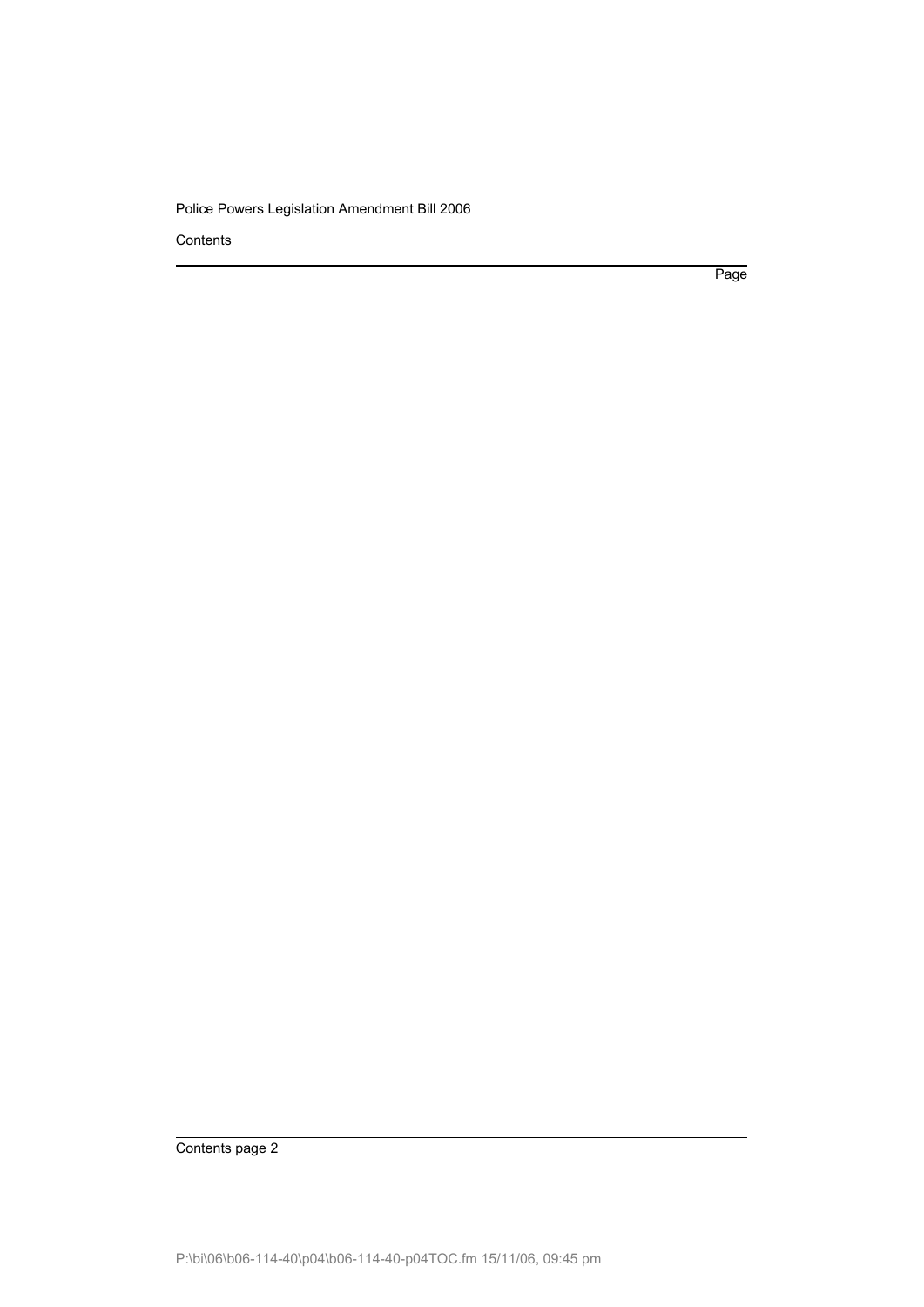*This PUBLIC BILL, originated in the LEGISLATIVE ASSEMBLY and, having this day passed, is now ready for presentation to the LEGISLATIVE COUNCIL for its concurrence.*

> *Clerk of the Legislative Assembly. Legislative Assembly,*



New South Wales

# **Police Powers Legislation Amendment Bill 2006**

Act No , 2006

An Act to amend various Acts and other legislation to make further provision with respect to police powers.

*EXAMINED*

*Chairman of Committees*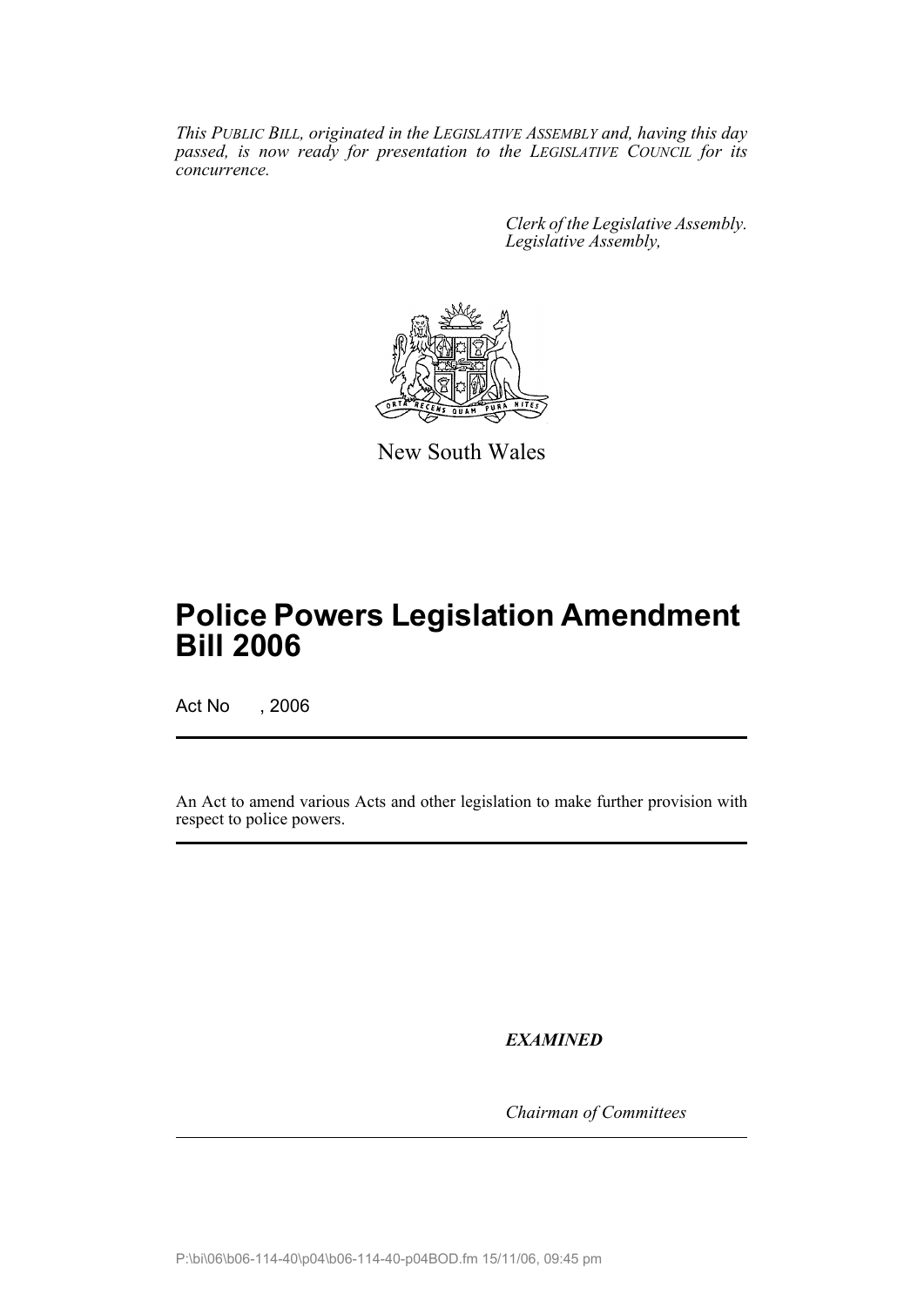<span id="page-3-6"></span><span id="page-3-5"></span><span id="page-3-4"></span><span id="page-3-3"></span><span id="page-3-2"></span><span id="page-3-1"></span><span id="page-3-0"></span>

| <b>Name of Act</b><br>1<br>This Act is the <i>Police Powers Legislation Amendment Act 2006</i> .<br>$\mathbf{2}$<br><b>Commencement</b><br>(1)<br>This Act commences on the date of assent to this Act, except as<br>otherwise provided by subsection (2).<br>(2)<br>The following provisions commence on the dates indicated:<br>Schedule 1 [15] and [16]—the date of commencement of section<br>(a)<br>87MA of the Law Enforcement (Powers and Responsibilities)<br>Act 2002, as inserted by the Crimes Legislation Amendment<br>(Gangs) Act 2006, or the date of assent to this Act, whichever is<br>the later.<br>Section 4 and Schedule 2—a day or days to be appointed by<br>(b)<br>proclamation.<br>3<br>Amendment of Law Enforcement (Powers and Responsibilities) Act 2002<br><b>No 103</b><br>The Law Enforcement (Powers and Responsibilities) Act 2002 is<br>amended as set out in Schedule 1.<br>4<br>Amendment of Police Powers (Drug Detection in Border Areas Trial) Act<br>2003 No 28<br>The Police Powers (Drug Detection in Border Areas Trial) Act 2003 is<br>amended as set out in Schedule 2.<br>Amendment of Terrorism (Police Powers) Act 2002 No 115<br>5<br>The Terrorism (Police Powers) Act 2002 is amended as set out in<br>Schedule 3.<br>6<br>Amendment of other Acts and regulation<br>The Acts and regulation specified in Schedule 4 are amended as set out<br>in that Schedule.<br><b>Repeal of Act</b><br>7<br>(1)<br>This Act is repealed on the day following the day on which all of the<br>provisions of this Act have commenced. | The Legislature of New South Wales enacts:                                     |  |
|---------------------------------------------------------------------------------------------------------------------------------------------------------------------------------------------------------------------------------------------------------------------------------------------------------------------------------------------------------------------------------------------------------------------------------------------------------------------------------------------------------------------------------------------------------------------------------------------------------------------------------------------------------------------------------------------------------------------------------------------------------------------------------------------------------------------------------------------------------------------------------------------------------------------------------------------------------------------------------------------------------------------------------------------------------------------------------------------------------------------------------------------------------------------------------------------------------------------------------------------------------------------------------------------------------------------------------------------------------------------------------------------------------------------------------------------------------------------------------------------------------------------------------------------------------------------------|--------------------------------------------------------------------------------|--|
|                                                                                                                                                                                                                                                                                                                                                                                                                                                                                                                                                                                                                                                                                                                                                                                                                                                                                                                                                                                                                                                                                                                                                                                                                                                                                                                                                                                                                                                                                                                                                                           |                                                                                |  |
|                                                                                                                                                                                                                                                                                                                                                                                                                                                                                                                                                                                                                                                                                                                                                                                                                                                                                                                                                                                                                                                                                                                                                                                                                                                                                                                                                                                                                                                                                                                                                                           |                                                                                |  |
|                                                                                                                                                                                                                                                                                                                                                                                                                                                                                                                                                                                                                                                                                                                                                                                                                                                                                                                                                                                                                                                                                                                                                                                                                                                                                                                                                                                                                                                                                                                                                                           |                                                                                |  |
|                                                                                                                                                                                                                                                                                                                                                                                                                                                                                                                                                                                                                                                                                                                                                                                                                                                                                                                                                                                                                                                                                                                                                                                                                                                                                                                                                                                                                                                                                                                                                                           |                                                                                |  |
|                                                                                                                                                                                                                                                                                                                                                                                                                                                                                                                                                                                                                                                                                                                                                                                                                                                                                                                                                                                                                                                                                                                                                                                                                                                                                                                                                                                                                                                                                                                                                                           |                                                                                |  |
|                                                                                                                                                                                                                                                                                                                                                                                                                                                                                                                                                                                                                                                                                                                                                                                                                                                                                                                                                                                                                                                                                                                                                                                                                                                                                                                                                                                                                                                                                                                                                                           |                                                                                |  |
|                                                                                                                                                                                                                                                                                                                                                                                                                                                                                                                                                                                                                                                                                                                                                                                                                                                                                                                                                                                                                                                                                                                                                                                                                                                                                                                                                                                                                                                                                                                                                                           |                                                                                |  |
|                                                                                                                                                                                                                                                                                                                                                                                                                                                                                                                                                                                                                                                                                                                                                                                                                                                                                                                                                                                                                                                                                                                                                                                                                                                                                                                                                                                                                                                                                                                                                                           |                                                                                |  |
|                                                                                                                                                                                                                                                                                                                                                                                                                                                                                                                                                                                                                                                                                                                                                                                                                                                                                                                                                                                                                                                                                                                                                                                                                                                                                                                                                                                                                                                                                                                                                                           |                                                                                |  |
|                                                                                                                                                                                                                                                                                                                                                                                                                                                                                                                                                                                                                                                                                                                                                                                                                                                                                                                                                                                                                                                                                                                                                                                                                                                                                                                                                                                                                                                                                                                                                                           |                                                                                |  |
|                                                                                                                                                                                                                                                                                                                                                                                                                                                                                                                                                                                                                                                                                                                                                                                                                                                                                                                                                                                                                                                                                                                                                                                                                                                                                                                                                                                                                                                                                                                                                                           |                                                                                |  |
|                                                                                                                                                                                                                                                                                                                                                                                                                                                                                                                                                                                                                                                                                                                                                                                                                                                                                                                                                                                                                                                                                                                                                                                                                                                                                                                                                                                                                                                                                                                                                                           |                                                                                |  |
|                                                                                                                                                                                                                                                                                                                                                                                                                                                                                                                                                                                                                                                                                                                                                                                                                                                                                                                                                                                                                                                                                                                                                                                                                                                                                                                                                                                                                                                                                                                                                                           |                                                                                |  |
|                                                                                                                                                                                                                                                                                                                                                                                                                                                                                                                                                                                                                                                                                                                                                                                                                                                                                                                                                                                                                                                                                                                                                                                                                                                                                                                                                                                                                                                                                                                                                                           |                                                                                |  |
|                                                                                                                                                                                                                                                                                                                                                                                                                                                                                                                                                                                                                                                                                                                                                                                                                                                                                                                                                                                                                                                                                                                                                                                                                                                                                                                                                                                                                                                                                                                                                                           |                                                                                |  |
|                                                                                                                                                                                                                                                                                                                                                                                                                                                                                                                                                                                                                                                                                                                                                                                                                                                                                                                                                                                                                                                                                                                                                                                                                                                                                                                                                                                                                                                                                                                                                                           |                                                                                |  |
|                                                                                                                                                                                                                                                                                                                                                                                                                                                                                                                                                                                                                                                                                                                                                                                                                                                                                                                                                                                                                                                                                                                                                                                                                                                                                                                                                                                                                                                                                                                                                                           |                                                                                |  |
| of the <i>Interpretation Act 1987</i> , affect any amendment made by this Act.                                                                                                                                                                                                                                                                                                                                                                                                                                                                                                                                                                                                                                                                                                                                                                                                                                                                                                                                                                                                                                                                                                                                                                                                                                                                                                                                                                                                                                                                                            | (2)<br>The repeal of this Act does not, because of the operation of section 30 |  |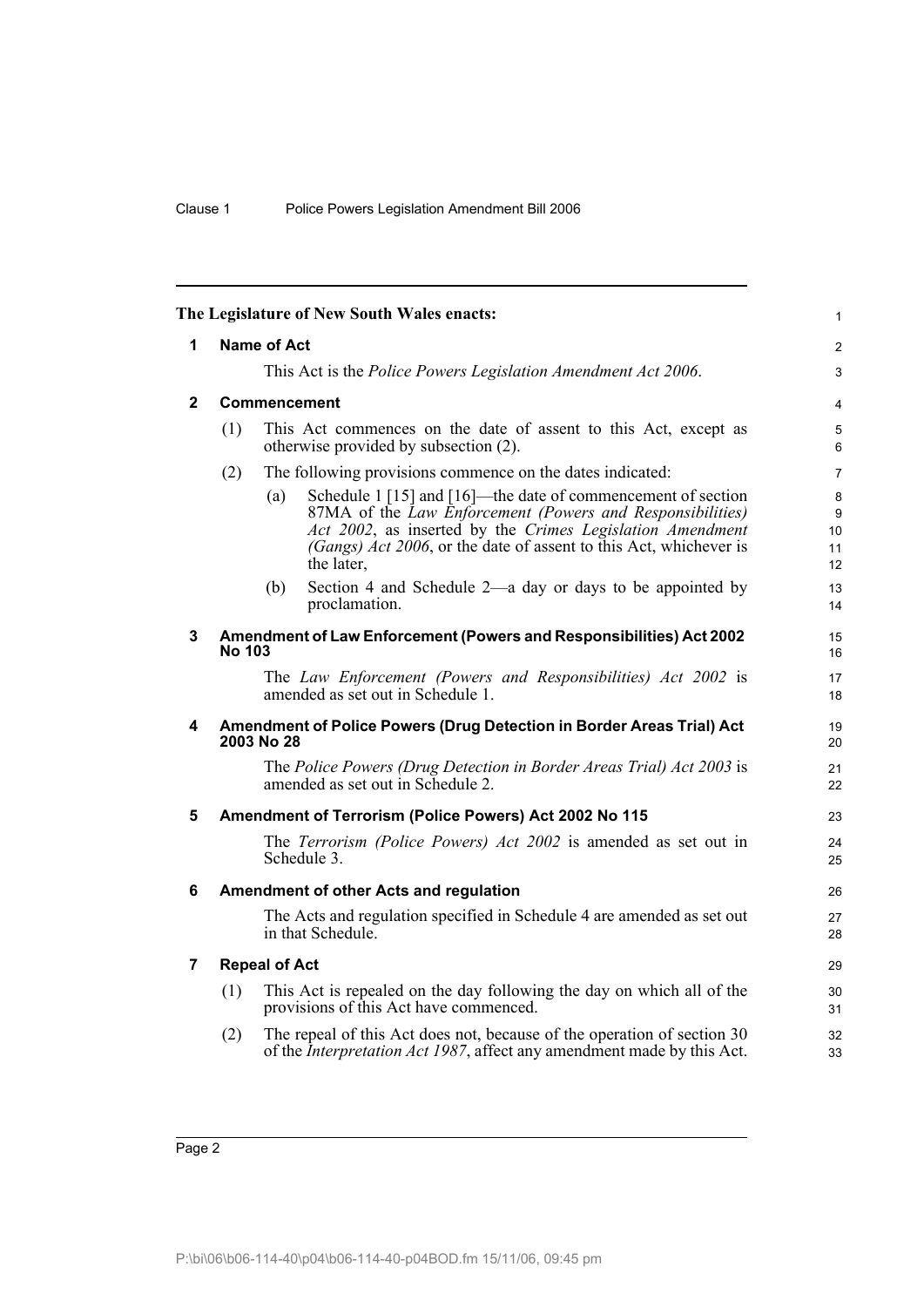Amendment of Law Enforcement (Powers and Responsibilities) Act 2002 Schedule 1

## <span id="page-4-0"></span>**Schedule 1 Amendment of Law Enforcement (Powers and Responsibilities) Act 2002**

|     |     |                          |     | (Section 3)                                                                                                                        | 3              |
|-----|-----|--------------------------|-----|------------------------------------------------------------------------------------------------------------------------------------|----------------|
| [1] |     |                          |     | <b>Section 3 Interpretation</b>                                                                                                    | 4              |
|     |     |                          |     | Omit paragraph (b) of the definition of <i>authorised officer</i> in section 3 (1).                                                | 5              |
|     |     | Insert instead:          |     |                                                                                                                                    | 6              |
|     |     |                          | (b) | a registrar of a Local Court, or                                                                                                   | $\overline{7}$ |
| [2] |     |                          |     | Section 3 (1), definition of "ordinary search"                                                                                     | 8              |
|     |     |                          |     | Insert ", socks" after "shoes" in paragraph (a).                                                                                   | 9              |
| [3] |     | <b>Section 21A</b>       |     |                                                                                                                                    | 10             |
|     |     | Insert after section 21: |     |                                                                                                                                    | 11             |
|     | 21A |                          |     | Ancillary power to search persons                                                                                                  | 12             |
|     |     |                          |     |                                                                                                                                    |                |
|     |     | (1)                      |     | In conducting a search of a person under section 21, a police<br>officer may, if the police officer suspects on reasonable grounds | 13             |
|     |     |                          |     | that a thing referred to in section $21$ (1) (a), (b), (c) or (d) is                                                               | 14<br>15       |
|     |     |                          |     | concealed in the person's mouth or hair, request the person:                                                                       | 16             |
|     |     |                          | (a) | to open his or her mouth, or                                                                                                       | 17             |
|     |     |                          | (b) | to shake, or otherwise move, his or her hair.                                                                                      | 18             |
|     |     | (2)                      |     | Subsection (1) does not authorise a police officer to forcibly open<br>a person's mouth.                                           | 19<br>20       |
|     |     | (3)                      |     | A person must not, without reasonable excuse, fail or refuse to                                                                    | 21             |
|     |     |                          |     | comply with a request made by a police officer in accordance                                                                       | 22             |
|     |     |                          |     | with this section and section 201.                                                                                                 | 23             |
|     |     |                          |     | Maximum penalty: 5 penalty units.                                                                                                  | 24             |
| [4] |     |                          |     | Section 26 Power to search for knives and other dangerous implements                                                               | 25             |
|     |     |                          |     | Omit section 26 (2). Insert instead:                                                                                               | 26             |
|     |     | (2)                      |     | If the person is in a school and is a student at the school, the police                                                            | 27             |
|     |     |                          |     | officer may also request the person to do either or both of the<br>following:                                                      | 28<br>29       |
|     |     |                          | (a) | to submit to a search of any bag or other personal effect                                                                          |                |
|     |     |                          |     | that is on or with the person,                                                                                                     | 30<br>31       |
|     |     |                          | (b) | to submit to a search of the person's locker at the school                                                                         | 32             |
|     |     |                          |     | and an examination of any bag or other personal effect that<br>is inside the locker.                                               | 33<br>34       |

Page 3

1 2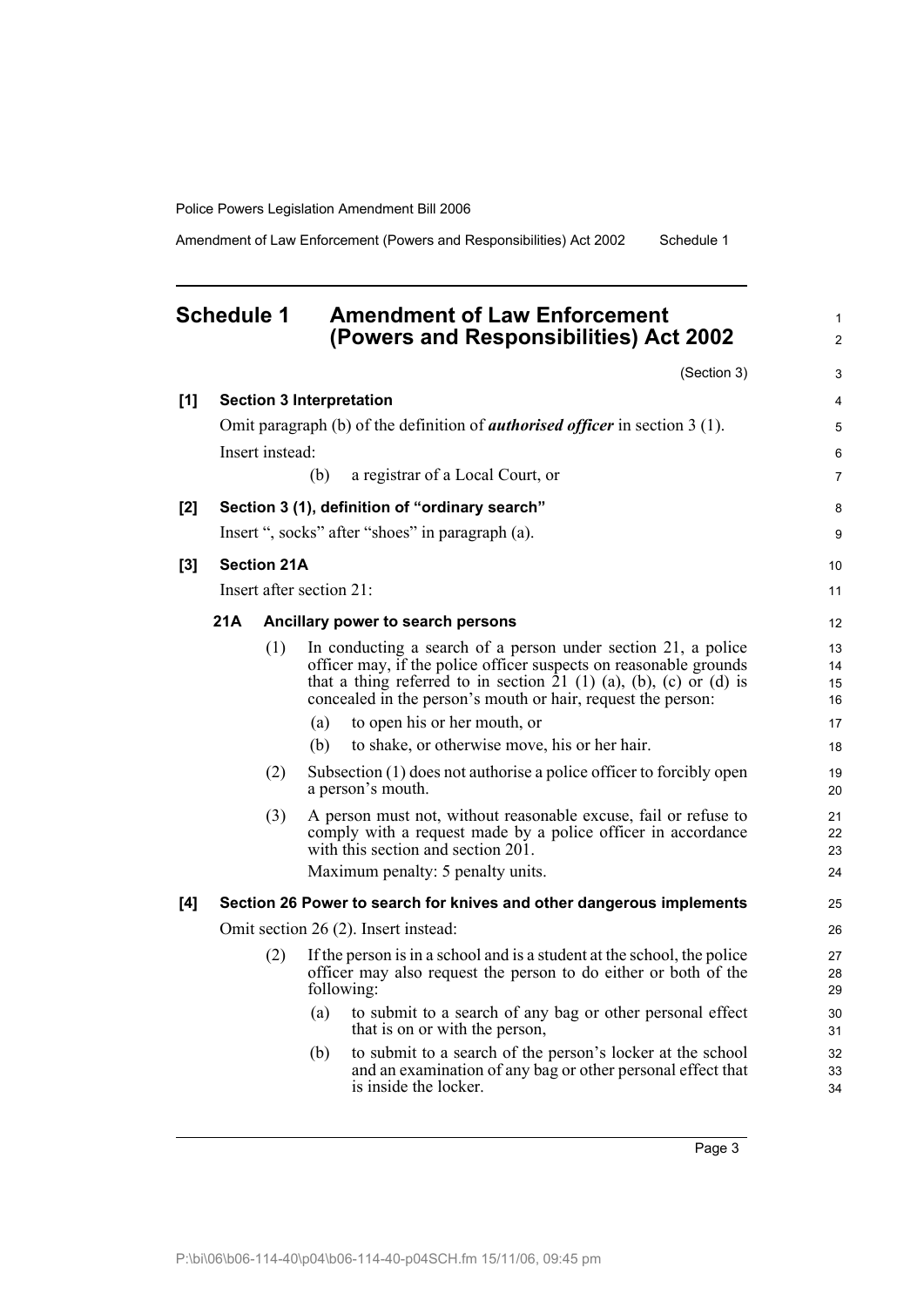Schedule 1 Amendment of Law Enforcement (Powers and Responsibilities) Act 2002

| [5]                | <b>Section 26 (6)</b>                                                                                                                                                                                                                                                                                                                                                                      | $\mathbf{1}$                     |
|--------------------|--------------------------------------------------------------------------------------------------------------------------------------------------------------------------------------------------------------------------------------------------------------------------------------------------------------------------------------------------------------------------------------------|----------------------------------|
|                    | Omit the subsection (and the note to the subsection).                                                                                                                                                                                                                                                                                                                                      | $\overline{2}$                   |
| [6]                | Section 28 Power to confiscate knives or other dangerous implements                                                                                                                                                                                                                                                                                                                        | 3                                |
|                    | Insert after section $28(2)$ :                                                                                                                                                                                                                                                                                                                                                             | 4                                |
|                    | The power conferred by subsection $(1)$ may be exercised whether<br>(3)<br>or not the police officer requests the person to produce the thing<br>under section 26.                                                                                                                                                                                                                         | $\mathbf 5$<br>6<br>7            |
| $\left[ 7 \right]$ | <b>Section 59 Application of Division</b>                                                                                                                                                                                                                                                                                                                                                  | 8                                |
|                    | Omit "61 (7)" wherever occurring in section 59 (2) and (3).                                                                                                                                                                                                                                                                                                                                | 9                                |
|                    | Insert instead "61 $(5)$ – $(8)$ ".                                                                                                                                                                                                                                                                                                                                                        | 10                               |
| [8]                | <b>Section 61 Telephone warrant</b>                                                                                                                                                                                                                                                                                                                                                        | 11                               |
|                    | Omit "in the case of a search warrant," from section 61 (5) (c).                                                                                                                                                                                                                                                                                                                           | 12                               |
| [9]                | Section 61 (6) (b)                                                                                                                                                                                                                                                                                                                                                                         | 13                               |
|                    | Omit "in the case of a search warrant". Insert instead "in a case".                                                                                                                                                                                                                                                                                                                        | 14                               |
| $[10]$             | Section 75 Death, absence of authorised officer who issued warrant                                                                                                                                                                                                                                                                                                                         | 15                               |
|                    | Omit "or 73 (4)" from section 75 (b). Insert instead ", 73 (4) or 73A".                                                                                                                                                                                                                                                                                                                    | 16                               |
| $[11]$             | <b>Section 82 Entry by invitation</b>                                                                                                                                                                                                                                                                                                                                                      | 17                               |
|                    | Omit section 82 (3). Insert instead:                                                                                                                                                                                                                                                                                                                                                       | 18                               |
|                    | (3)<br>A police officer may exercise a power to enter and remain in a<br>dwelling if the invitation to enter and remain is given by a person<br>who apparently resides in the dwelling and whom the police<br>officer believes to be the victim of a domestic violence offence,<br>even if another occupier of the dwelling expressly refuses<br>authority to the police officer to do so. | 19<br>20<br>21<br>22<br>23<br>24 |
|                    | For the purposes of this section, a victim of a domestic violence<br>(4)<br><i>offence</i> is any person against whom a domestic violence offence<br>is being, or may have been recently, committed, or is imminent,<br>or is likely to be committed.                                                                                                                                      | 25<br>26<br>27<br>28             |
| $[12]$             | Section 87B Emergency prohibition on sale or supply of liquor                                                                                                                                                                                                                                                                                                                              | 29                               |
|                    | Omit "Inspector" from section 87B (5). Insert instead "Superintendent".                                                                                                                                                                                                                                                                                                                    | 30                               |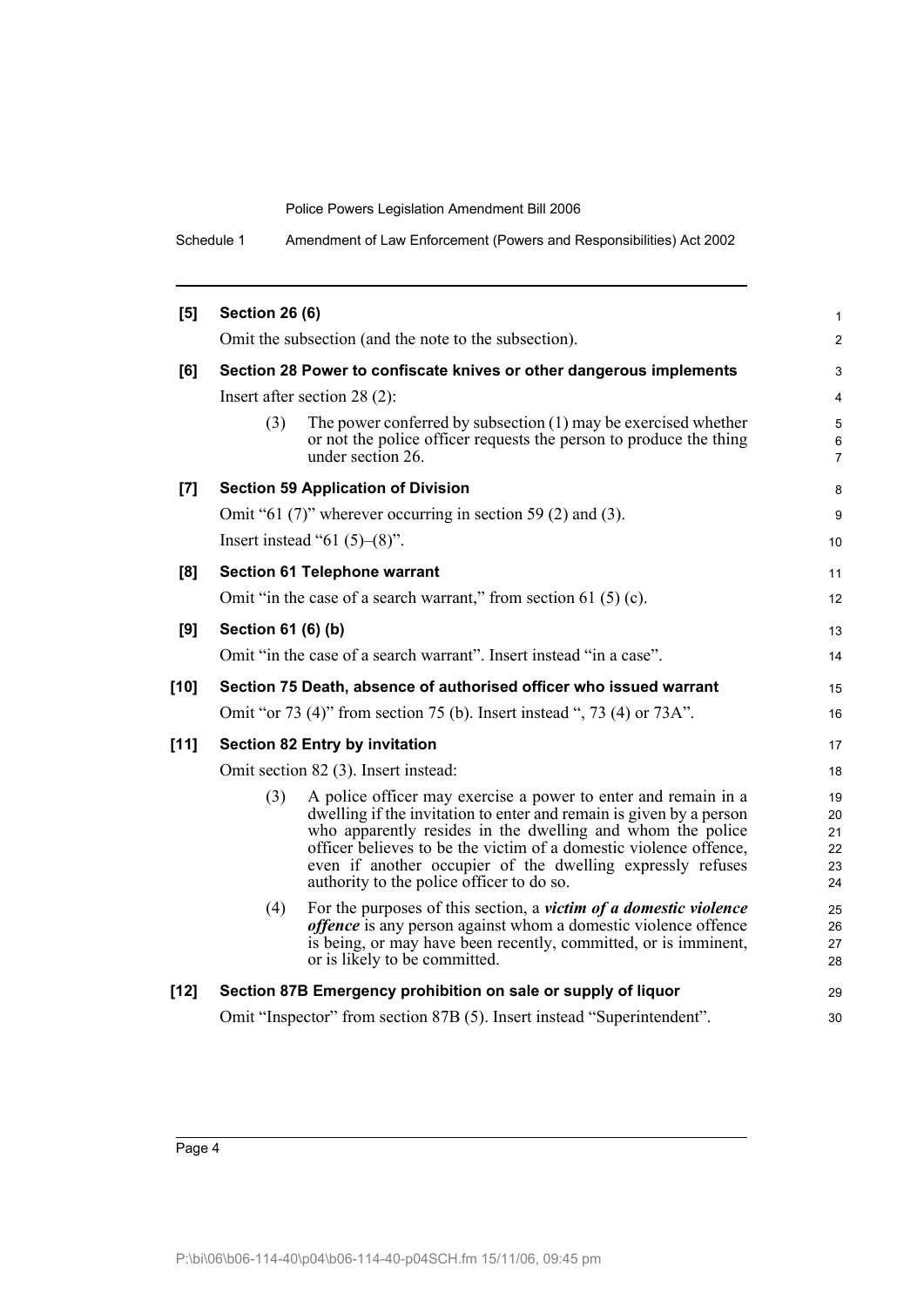Amendment of Law Enforcement (Powers and Responsibilities) Act 2002 Schedule 1

| $[13]$ |                                | <b>Section 87C Emergency alcohol-free zones</b>                                                                                                                                                                                                                                                                                | 1                          |  |  |
|--------|--------------------------------|--------------------------------------------------------------------------------------------------------------------------------------------------------------------------------------------------------------------------------------------------------------------------------------------------------------------------------|----------------------------|--|--|
|        |                                | Omit "removed from the zone or put away" from section 87C (3).                                                                                                                                                                                                                                                                 | $\overline{2}$             |  |  |
|        |                                | Insert instead "immediately removed from the zone".                                                                                                                                                                                                                                                                            | 3                          |  |  |
| $[14]$ | Section 87C (7) (a)            |                                                                                                                                                                                                                                                                                                                                | 4                          |  |  |
|        |                                | Omit "remove the liquor from the zone or put the liquor away".                                                                                                                                                                                                                                                                 | 5                          |  |  |
|        |                                | Insert instead "immediately remove the liquor from the zone".                                                                                                                                                                                                                                                                  | 6                          |  |  |
| $[15]$ |                                | Section 87MA Power to disperse groups (as inserted by the Crimes<br>Legislation Amendment (Gangs) Act 2006)                                                                                                                                                                                                                    | 7<br>8                     |  |  |
|        |                                | Omit section 87MA (2) and (3). Insert instead:                                                                                                                                                                                                                                                                                 | 9                          |  |  |
|        | (2)                            | For the purpose of complying with section 201 $(1)$ (c), the police<br>officer giving the direction must inform the person or persons to<br>whom the direction is given that the direction is given for the<br>purpose of preventing or controlling a public disorder.                                                         | 10<br>11<br>12<br>13       |  |  |
| $[16]$ | Section 87MA (6)               |                                                                                                                                                                                                                                                                                                                                | 14                         |  |  |
|        |                                | Omit "referred to in subsection (2)".                                                                                                                                                                                                                                                                                          | 15                         |  |  |
|        |                                | Insert instead "required to be given under section 201".                                                                                                                                                                                                                                                                       | 16                         |  |  |
| $[17]$ |                                | <b>Section 89 Application of Part to premises</b>                                                                                                                                                                                                                                                                              | 17                         |  |  |
|        |                                | Insert after section $89(2)$ :                                                                                                                                                                                                                                                                                                 | 18                         |  |  |
|        | (3)                            | A police officer may exercise crime scene powers in relation to a<br>vehicle, vessel or aircraft that is within a crime scene established<br>in a public place, without obtaining a warrant, but may exercise a<br>crime scene power that involves seizing, detaining or searching<br>the vehicle, vessel or aircraft only if: | 19<br>20<br>21<br>22<br>23 |  |  |
|        |                                | the police officer suspects on reasonable grounds that it is<br>(a)<br>necessary to do so to preserve, or search for and gather,<br>evidence of the commission of the offence in connection<br>with which the crime scene was established, or                                                                                  | 24<br>25<br>26<br>27       |  |  |
|        |                                | the police officer is authorised to do so by a crime scene<br>(b)<br>warrant or other lawful authority.                                                                                                                                                                                                                        | 28<br>29                   |  |  |
| $[18]$ |                                | Section 90 When crime scene may be established                                                                                                                                                                                                                                                                                 | 30                         |  |  |
|        | Insert after section $90(1)$ : |                                                                                                                                                                                                                                                                                                                                |                            |  |  |
|        | (1A)                           | A crime scene may also be established on premises by a police<br>officer pursuant to the authority conferred by a crime scene<br>warrant.                                                                                                                                                                                      | 32<br>33<br>34             |  |  |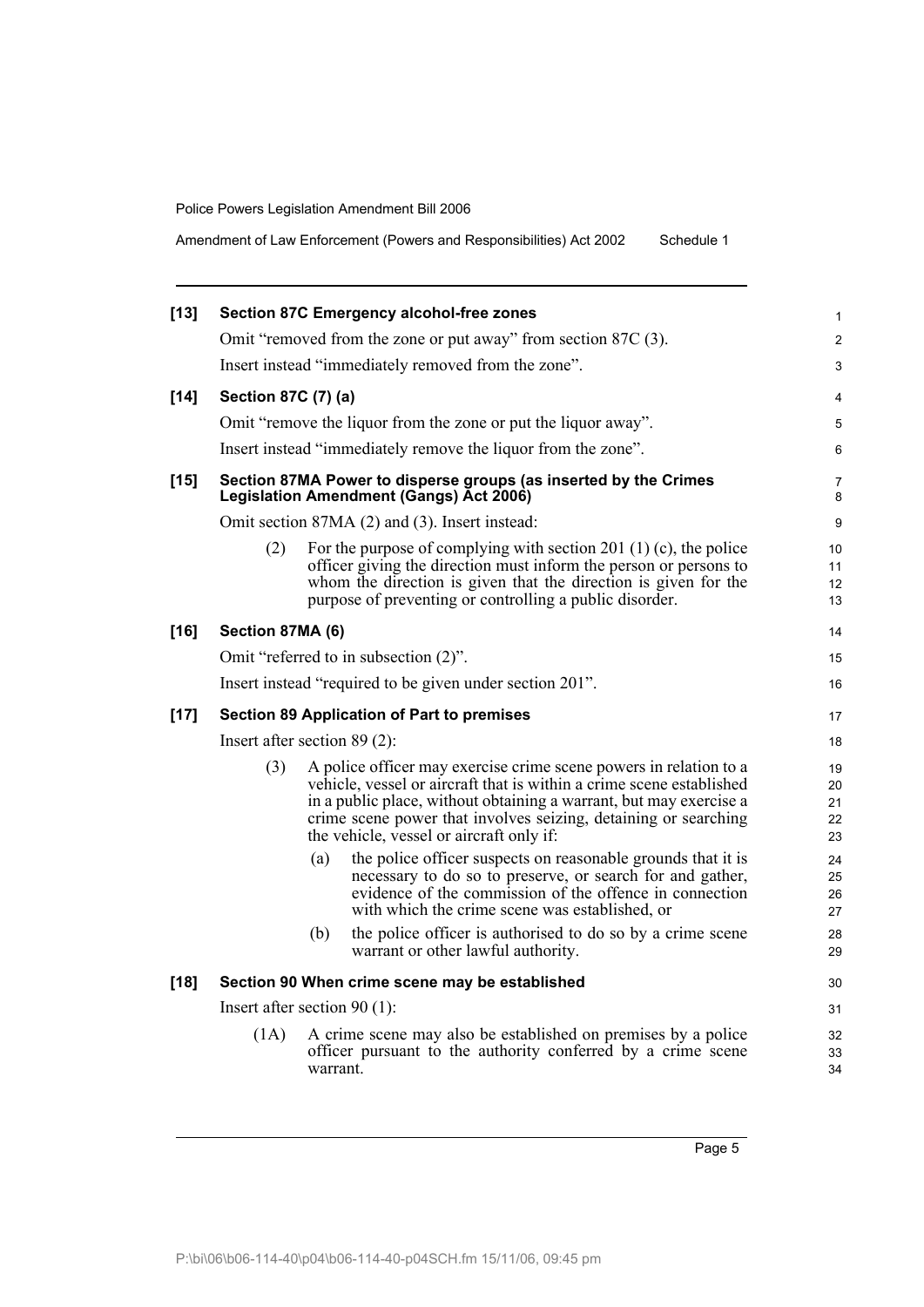Schedule 1 Amendment of Law Enforcement (Powers and Responsibilities) Act 2002

| $[19]$ |                          | Section 92 Exercise of powers at crime scene                                                                                                                                                                                                                                                                                                                                                                         | 1                                |
|--------|--------------------------|----------------------------------------------------------------------------------------------------------------------------------------------------------------------------------------------------------------------------------------------------------------------------------------------------------------------------------------------------------------------------------------------------------------------|----------------------------------|
|        |                          | Omit section 92 (5). Insert instead:                                                                                                                                                                                                                                                                                                                                                                                 | $\overline{\mathbf{c}}$          |
|        | (5)                      | A crime scene power that may be exercised by a police officer<br>under this section (other than the powers set out in section $95(1)$ )<br>$(a)$ –(f) and $(k)$ ) may be exercised by any member of NSW Police<br>responsible for examining or maintaining a crime scene, but only<br>with the authority of the police officer who established the crime<br>scene or is responsible for the crime scene at the time. | 3<br>4<br>5<br>6<br>7<br>8       |
|        | (6)                      | A crime scene power that may be exercised by a police officer<br>under this section may be exercised by the police officer with the<br>aid of such assistants as the police officer considers necessary.                                                                                                                                                                                                             | 9<br>10<br>11                    |
| $[20]$ |                          | Section 93 Notice to senior police officer where warrant not required                                                                                                                                                                                                                                                                                                                                                | 12                               |
|        |                          | Insert "(otherwise than by authority of a crime scene warrant)" after "is<br>established for a period of 3 hours or less".                                                                                                                                                                                                                                                                                           | 13<br>14                         |
| $[21]$ |                          | <b>Section 94 Crime scene warrants</b>                                                                                                                                                                                                                                                                                                                                                                               | 15                               |
|        |                          | Omit "at a crime scene" from section 94 (1).                                                                                                                                                                                                                                                                                                                                                                         | 16                               |
|        |                          | Insert instead "at specified premises".                                                                                                                                                                                                                                                                                                                                                                              | 17                               |
| $[22]$ | <b>Section 94 (2)</b>    |                                                                                                                                                                                                                                                                                                                                                                                                                      | 18                               |
|        |                          | Omit "to enter premises and".                                                                                                                                                                                                                                                                                                                                                                                        | 19                               |
|        |                          | Insert instead "to enter premises, to establish a crime scene on the premises (if<br>a crime scene has not already been established) and to".                                                                                                                                                                                                                                                                        | 20<br>21                         |
| $[23]$ | <b>Section 94 (4)</b>    |                                                                                                                                                                                                                                                                                                                                                                                                                      | 22                               |
|        |                          | Insert after section 94 $(3)$ (before the note):                                                                                                                                                                                                                                                                                                                                                                     | 23                               |
|        | (4)                      | A crime scene power that may be exercised by a police officer<br>under this section (other than the powers set out in section $95(1)$ )<br>$(a)$ –(f) and (k)) may be exercised by any member of NSW Police<br>responsible for examining or maintaining a crime scene, but only<br>with the authority of a police officer who is responsible for<br>executing the warrant.                                           | 24<br>25<br>26<br>27<br>28<br>29 |
| $[24]$ | <b>Schedule 4.1 [1])</b> | Section 104A Arrest by commander of aircraft (as transferred by                                                                                                                                                                                                                                                                                                                                                      | 30<br>31                         |
|        |                          | Omit "a Justice or other proper authority" from section 104A (1).                                                                                                                                                                                                                                                                                                                                                    | 32                               |
|        |                          | Insert instead "an authorised officer".                                                                                                                                                                                                                                                                                                                                                                              | 33                               |
|        |                          |                                                                                                                                                                                                                                                                                                                                                                                                                      |                                  |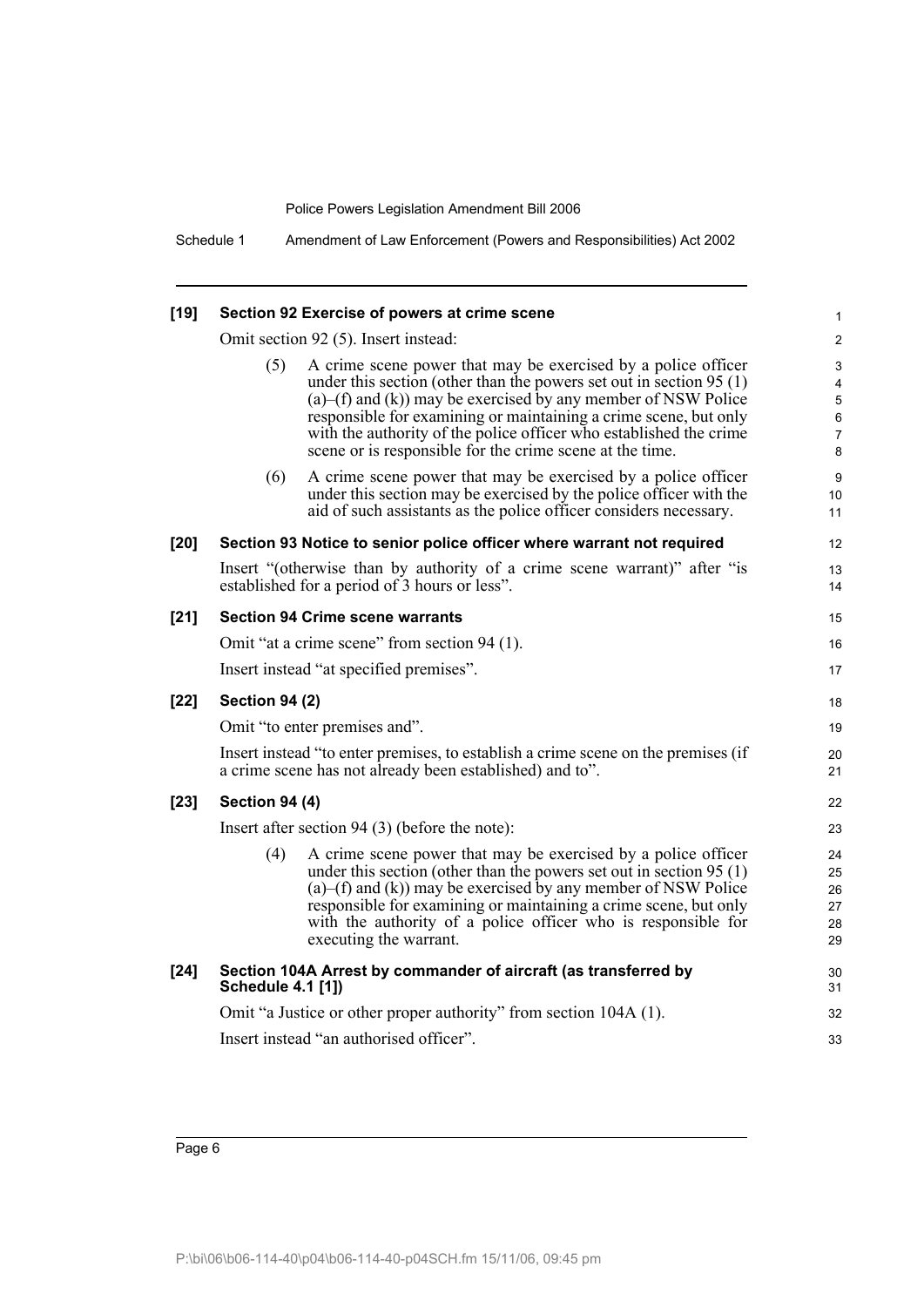Amendment of Law Enforcement (Powers and Responsibilities) Act 2002 Schedule 1

| $[25]$ | Section 117 Certain times to be disregarded in calculating investigation<br>period |                  |                           |                                                                                                                                                                                                                                                                                                                        |                            |  |
|--------|------------------------------------------------------------------------------------|------------------|---------------------------|------------------------------------------------------------------------------------------------------------------------------------------------------------------------------------------------------------------------------------------------------------------------------------------------------------------------|----------------------------|--|
|        |                                                                                    |                  |                           | Insert "or crime scene warrant" after "search warrant" in section 117 (1) (1).                                                                                                                                                                                                                                         | 3                          |  |
| $[26]$ |                                                                                    | Part 10, heading |                           |                                                                                                                                                                                                                                                                                                                        | 4                          |  |
|        |                                                                                    |                  |                           | Insert "and to other offenders" after "custody".                                                                                                                                                                                                                                                                       | 5                          |  |
| $[27]$ |                                                                                    |                  |                           | Part 10, Division 1, heading                                                                                                                                                                                                                                                                                           | 6                          |  |
|        |                                                                                    |                  |                           | Insert "from persons in custody" after "particulars".                                                                                                                                                                                                                                                                  | 7                          |  |
| $[28]$ |                                                                                    |                  | Sections 137A and 137B    |                                                                                                                                                                                                                                                                                                                        | 8                          |  |
|        |                                                                                    |                  | Insert after section 137: |                                                                                                                                                                                                                                                                                                                        | 9                          |  |
|        | 137A                                                                               |                  |                           | Destruction of finger-prints and palm-prints (adults and children)                                                                                                                                                                                                                                                     | 10                         |  |
|        |                                                                                    | (1)              |                           | A person from whom any finger-prints or palm-prints are taken<br>under this Division in relation to an offence may request the<br>Commissioner to destroy the finger-prints or palm-prints if the<br>offence is not proven.                                                                                            | 11<br>12<br>13<br>14       |  |
|        |                                                                                    | (2)              |                           | For the purposes of this section, an offence is <b><i>not proven</i></b> if:                                                                                                                                                                                                                                           | 15                         |  |
|        |                                                                                    |                  | (a)                       | the person is found not guilty or is acquitted of the offence,<br>$\alpha$                                                                                                                                                                                                                                             | 16<br>17                   |  |
|        |                                                                                    |                  | (b)                       | the conviction of the person for the offence is quashed, and<br>an acquittal is entered, on appeal, or                                                                                                                                                                                                                 | 18<br>19                   |  |
|        |                                                                                    |                  | (c)                       | at the end of the period of 12 months after the finger-prints<br>or palm-prints were taken (or, if an extension to that period<br>is granted under section 137B, at the end of the extended<br>period) proceedings in respect of the offence have not been<br>instituted against the person or have been discontinued. | 20<br>21<br>22<br>23<br>24 |  |
|        |                                                                                    | (3)              | writing.                  | A request under this section is to be made by application in                                                                                                                                                                                                                                                           | 25<br>26                   |  |
|        |                                                                                    | (4)              |                           | If the person from whom the finger-prints or palm-prints were<br>taken is a child, the request may be made on behalf of the child<br>by a parent or guardian of the child.                                                                                                                                             | 27<br>28<br>29             |  |
|        |                                                                                    | (5)              |                           | The Commissioner must, as soon as reasonably practicable after<br>receiving a request made in accordance with this section, destroy<br>or cause to be destroyed the finger-prints or palm-prints taken<br>from the person in relation to the offence that is not proven.                                               | 30<br>31<br>32<br>33       |  |
|        |                                                                                    | (6)              |                           | This section does not require the destruction of any court records.                                                                                                                                                                                                                                                    | 34                         |  |
|        |                                                                                    |                  |                           |                                                                                                                                                                                                                                                                                                                        |                            |  |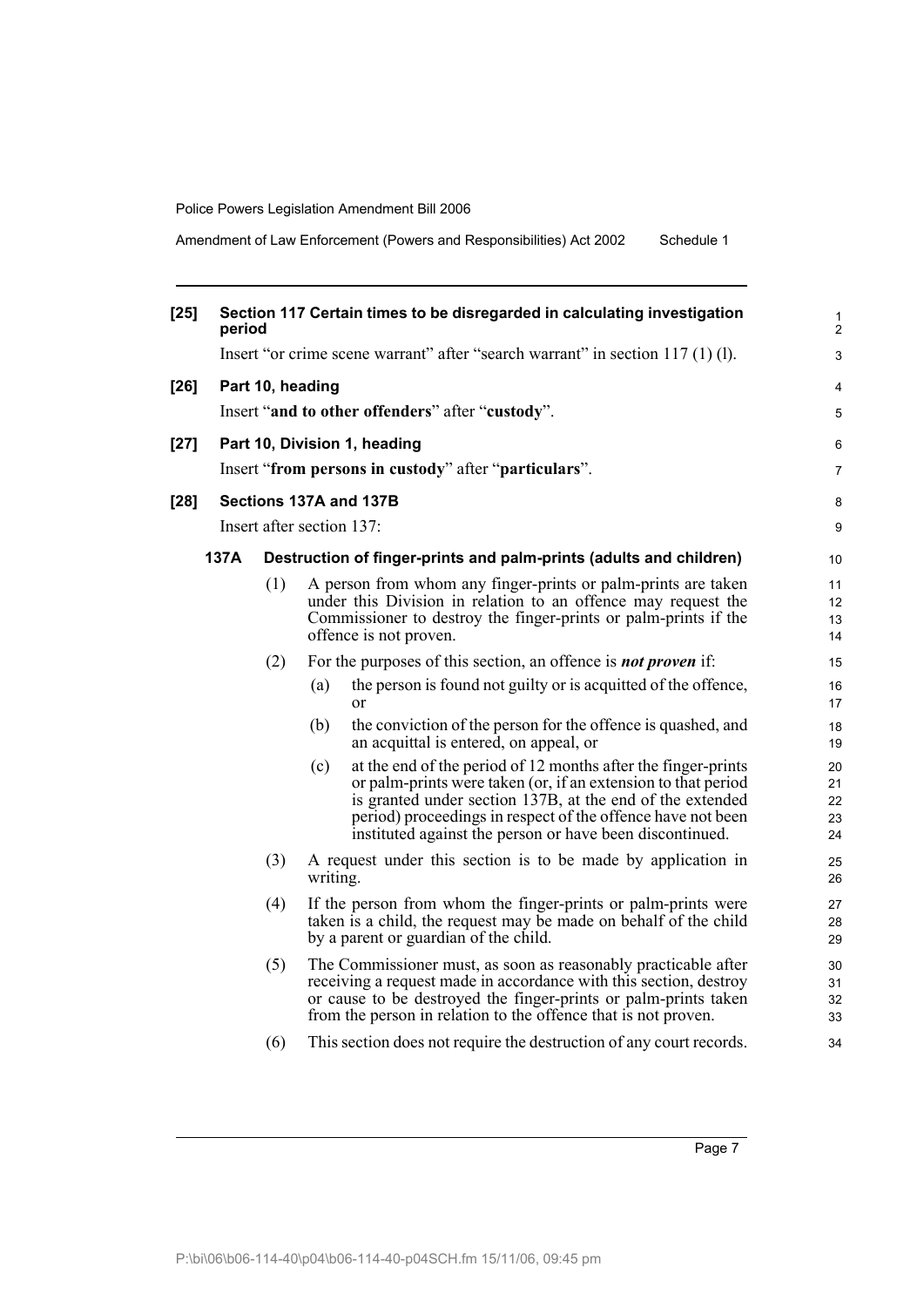Schedule 1 Amendment of Law Enforcement (Powers and Responsibilities) Act 2002

(7) This section does not affect the powers of the Children's Court to order the destruction of all identification particulars relating to a person under section 38 of the *Children (Criminal Proceedings) Act 1987*.

(8) This section extends to any finger-prints or palm-prints taken under section 134 (in relation to an offence that has been proven), if the person's conviction for the offence is subsequently quashed on appeal.

#### **137B Extension of period at the end of which finger-prints and palm-prints may be destroyed**

- (1) A Magistrate may, by order made on application in accordance with this section, grant an extension to the period of 12 months referred to in section 137A (2) (c), or that period as previously extended under this section, in relation to particular finger-prints or palm-prints if satisfied that there are special reasons for doing so.
- (2) An application for an extension may be made by a police officer or the Director of Public Prosecutions.
- (3) An application for an extension may be made at any time, whether or not the period proposed to be extended has elapsed and whether or not a request for the destruction of the finger-prints or palm-prints concerned has been made to the Commissioner.
- (4) A Magistrate to whom an application is made is not to grant an extension unless:
	- (a) the applicant for the extension has taken reasonable steps to notify the person from whom the finger-prints or palm-prints were taken of the making of the application, and
	- (b) the person or his or her legal representative has been given an opportunity to speak to or make a submission to the Magistrate concerning the extension.
- (5) The Director of Public Prosecutions is to ensure that the Commissioner is notified of an application made by the Director of Public Prosecutions under this section and any extension granted as a consequence of the application.
- (6) If an extension is granted, the Commissioner may refuse a request for the destruction of the finger-prints or palm-prints concerned made before the end of the extended period (including an application made before the extension was granted).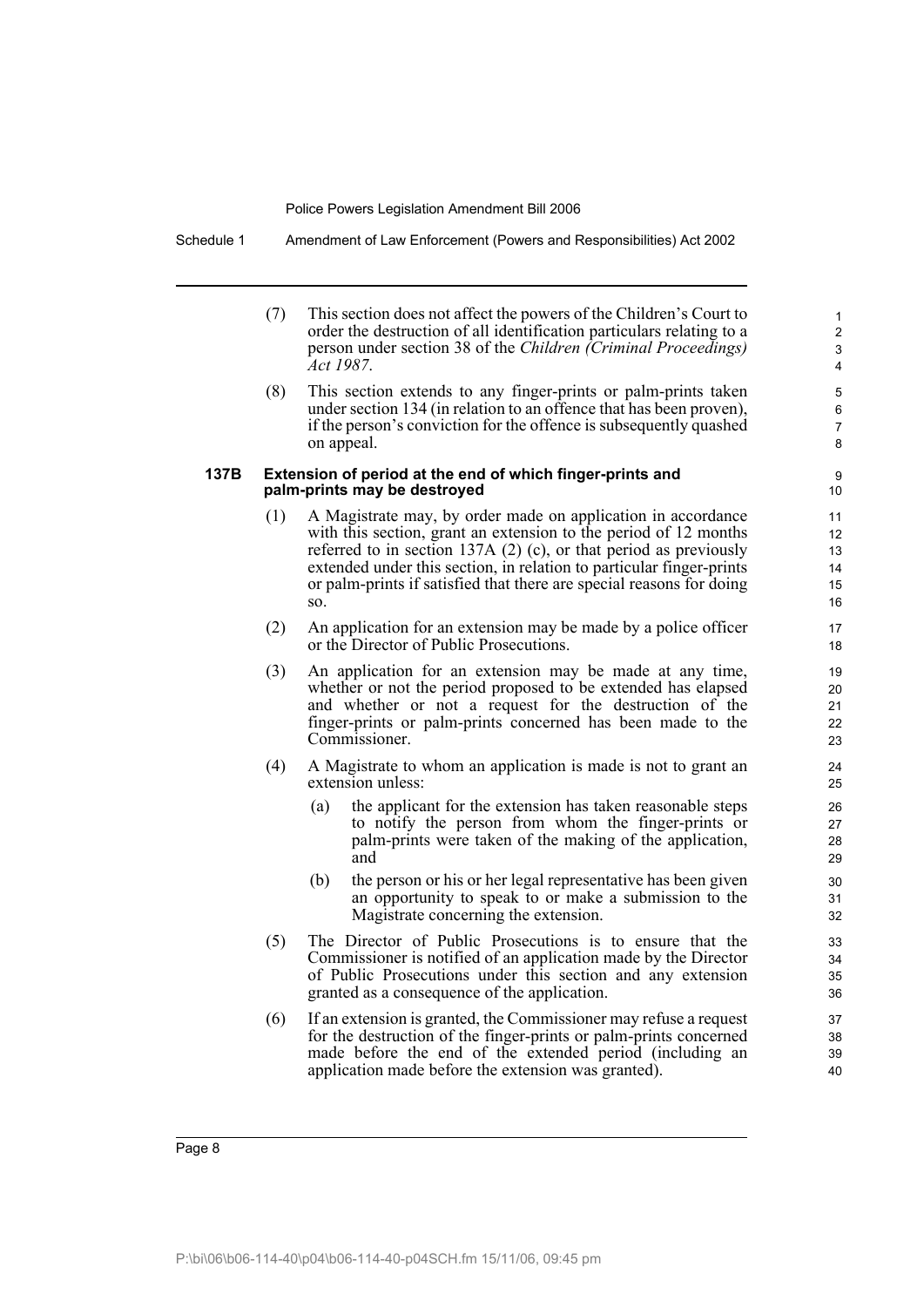Amendment of Law Enforcement (Powers and Responsibilities) Act 2002 Schedule 1

| $[29]$ | Part 10, Division 3      |     |                                                                                                                                                                                                                                                                                                                                                                                                                                              | $\mathbf{1}$                           |
|--------|--------------------------|-----|----------------------------------------------------------------------------------------------------------------------------------------------------------------------------------------------------------------------------------------------------------------------------------------------------------------------------------------------------------------------------------------------------------------------------------------------|----------------------------------------|
|        | Insert after Division 2: |     |                                                                                                                                                                                                                                                                                                                                                                                                                                              | $\overline{2}$                         |
|        | <b>Division 3</b>        |     | Taking of identification particulars from other<br>offenders                                                                                                                                                                                                                                                                                                                                                                                 | 3<br>$\overline{4}$                    |
|        | 1900.                    |     | Note. Sections 138A, 138B and 138C are transferred from Part 10 of the Crimes Act                                                                                                                                                                                                                                                                                                                                                            | 5<br>6                                 |
| $[30]$ |                          |     | Section 138A Taking of finger-prints and palm-prints from persons<br>issued penalty notices (as transferred by Schedule 4.1 [1])                                                                                                                                                                                                                                                                                                             | 7<br>8                                 |
|        |                          |     | Insert "(whether before or after the penalty notice has been served)" before<br>"require" in section $138A(1)$ .                                                                                                                                                                                                                                                                                                                             | 9<br>10                                |
| $[31]$ | <b>Section 138A (3)</b>  |     |                                                                                                                                                                                                                                                                                                                                                                                                                                              | 11                                     |
|        |                          |     | Omit the subsection. Insert instead:                                                                                                                                                                                                                                                                                                                                                                                                         | 12                                     |
|        | (3)                      |     | The Commissioner must ensure that a finger-print or palm-print<br>taken under this section is destroyed:                                                                                                                                                                                                                                                                                                                                     | 13<br>14                               |
|        |                          | (a) | on payment of the penalty under the penalty notice, or                                                                                                                                                                                                                                                                                                                                                                                       | 15                                     |
|        |                          | (b) | if the relevant penalty notice offence is dealt with by a<br>court and the court dismisses the charge in relation to the<br>penalty notice or arrives at a finding of not guilty for the<br>charge, or                                                                                                                                                                                                                                       | 16<br>17<br>18<br>19                   |
|        |                          | (c) | if the penalty notice is withdrawn.                                                                                                                                                                                                                                                                                                                                                                                                          | 20                                     |
| $[32]$ |                          |     | Section 138C Safeguards for exercise of powers to obtain finger-prints<br>and palm-prints without arrest (as transferred by Schedule 4.1 [1])                                                                                                                                                                                                                                                                                                | 21<br>22                               |
|        |                          |     | Omit "section 353AC or 353AD" from section 138C (1).                                                                                                                                                                                                                                                                                                                                                                                         | 23                                     |
|        |                          |     | Insert instead "section 138A or 138B".                                                                                                                                                                                                                                                                                                                                                                                                       | 24                                     |
| $[33]$ |                          |     | Section 140 Issue of search warrant-suspected drug premises                                                                                                                                                                                                                                                                                                                                                                                  | 25                                     |
|        |                          |     | Omit section 140 (1). Insert instead:                                                                                                                                                                                                                                                                                                                                                                                                        | 26                                     |
|        | (1)                      |     | A police officer who is in charge of an investigation into the<br>suspected use of premises as drug premises may apply to an<br>authorised officer for a search warrant in respect of the premises<br>if the officer has reasonable grounds for believing that the<br>premises are being used for the unlawful supply or manufacture<br>of any prohibited drug or the unlawful cultivation of prohibited<br>plants by enhanced indoor means. | 27<br>28<br>29<br>30<br>31<br>32<br>33 |
| $[34]$ |                          |     | Section 142 Search and arrest of persons pursuant to search warrant                                                                                                                                                                                                                                                                                                                                                                          | 34                                     |
|        |                          |     | Omit "require" from section 142 (1) (e). Insert instead "request".                                                                                                                                                                                                                                                                                                                                                                           | 35                                     |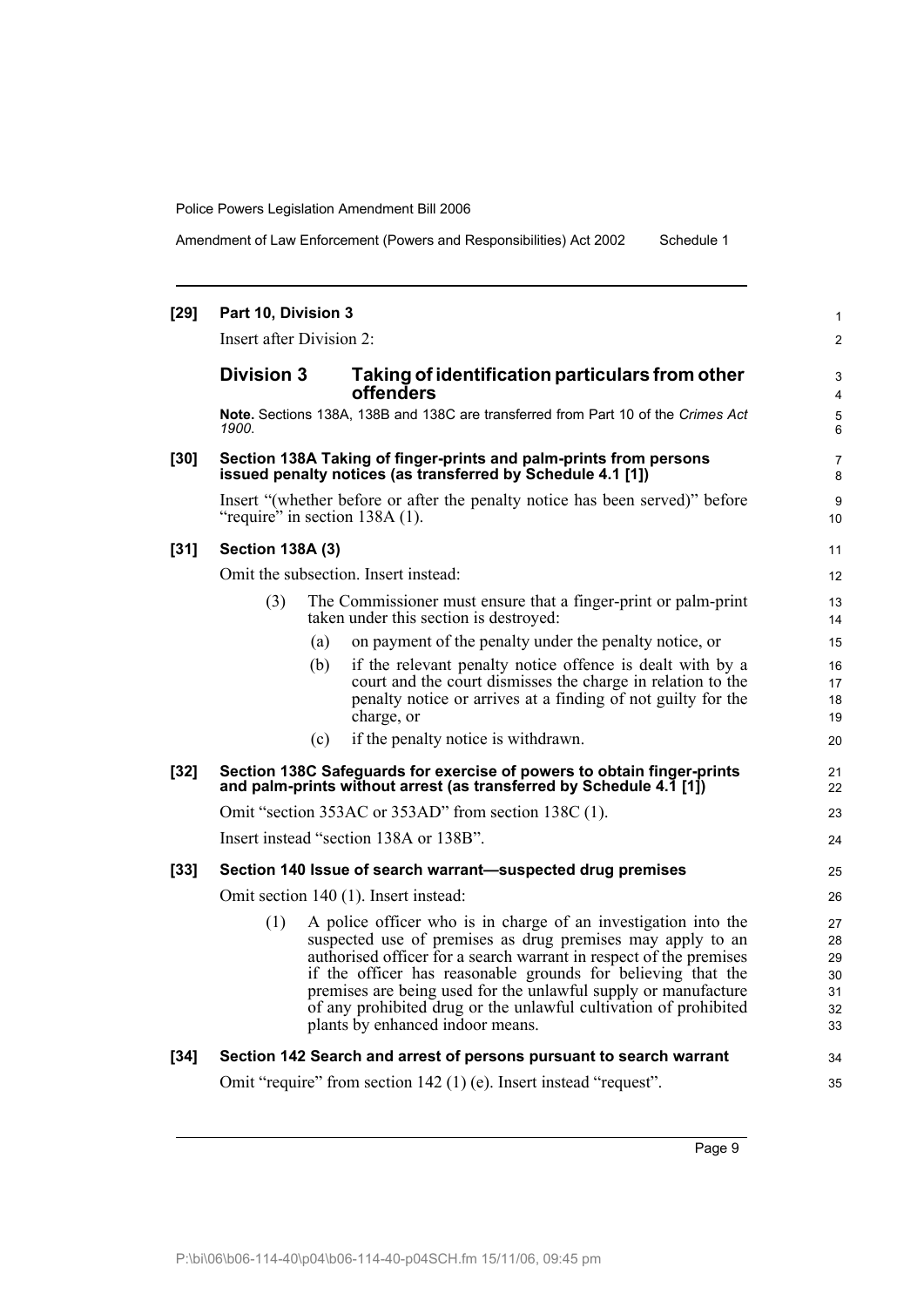Schedule 1 Amendment of Law Enforcement (Powers and Responsibilities) Act 2002

| $[35]$ |                             |     | Section 198 Requirements relating to direction                                                                                                                                                                                                                                                                              | 1                          |
|--------|-----------------------------|-----|-----------------------------------------------------------------------------------------------------------------------------------------------------------------------------------------------------------------------------------------------------------------------------------------------------------------------------|----------------------------|
|        | Omit section 198 (2).       |     |                                                                                                                                                                                                                                                                                                                             | 2                          |
| $[36]$ | Omit section 201 $(1)(d)$ . |     | Section 201 Supplying police officer's details and giving warnings                                                                                                                                                                                                                                                          | 3<br>4                     |
| $[37]$ | <b>Section 201 (2A)</b>     |     |                                                                                                                                                                                                                                                                                                                             | 5                          |
|        |                             |     | Insert ", except as otherwise provided by subsection (2B)" after "the power".                                                                                                                                                                                                                                               | 6                          |
| $[38]$ | Section 201 (2B) and (2C)   |     |                                                                                                                                                                                                                                                                                                                             | 7                          |
|        |                             |     | Insert after section 201 (2A):                                                                                                                                                                                                                                                                                              | 8                          |
|        | (2B)                        |     | If a police officer is exercising a power to give a direction to a<br>person (as referred to in subsection $(3)(i)$ ) by giving the direction<br>to a group of 2 or more persons, the police officer must comply<br>with subsection $(1)$ in relation to the power:                                                         | 9<br>10<br>11<br>12        |
|        |                             | (a) | if it is practicable to do so, before or at the time of<br>exercising the power, or                                                                                                                                                                                                                                         | 13<br>14                   |
|        |                             | (b) | if it is not practicable to do so, as soon as is reasonably<br>practicable after exercising the power.                                                                                                                                                                                                                      | 15<br>16                   |
|        | (2C)                        |     | If a police officer exercises a power that involves the making of<br>a request or direction that a person is required to comply with by<br>law, the police officer must, as soon as is reasonably practicable<br>after making the request or direction, provide the person the<br>subject of the request or direction with: | 17<br>18<br>19<br>20<br>21 |
|        |                             | (a) | a warning that the person is required by law to comply with<br>the request or direction (unless the person has already<br>complied or is in the process of complying), and                                                                                                                                                  | 22<br>23<br>24             |
|        |                             | (b) | if the person does not comply with the request or direction<br>after being given that warning, and the police officer<br>believes that the failure to comply by the person is an<br>offence, a warning that the failure to comply with the<br>request or direction is an offence.                                           | 25<br>26<br>27<br>28<br>29 |
| $[39]$ | Section 201 (3) (j) and (k) |     |                                                                                                                                                                                                                                                                                                                             | 30                         |
|        |                             |     | Omit section 201 (3) (j). Insert instead:                                                                                                                                                                                                                                                                                   | 31                         |
|        |                             | (j) | a power under section 21A to request a person to open his<br>or her mouth or shake or move his or her hair,                                                                                                                                                                                                                 | 32<br>33                   |
|        |                             | (k) | a power under section 26 to request a person to submit to a<br>frisk search or to produce a dangerous implement or<br>metallic object.                                                                                                                                                                                      | 34<br>35<br>36             |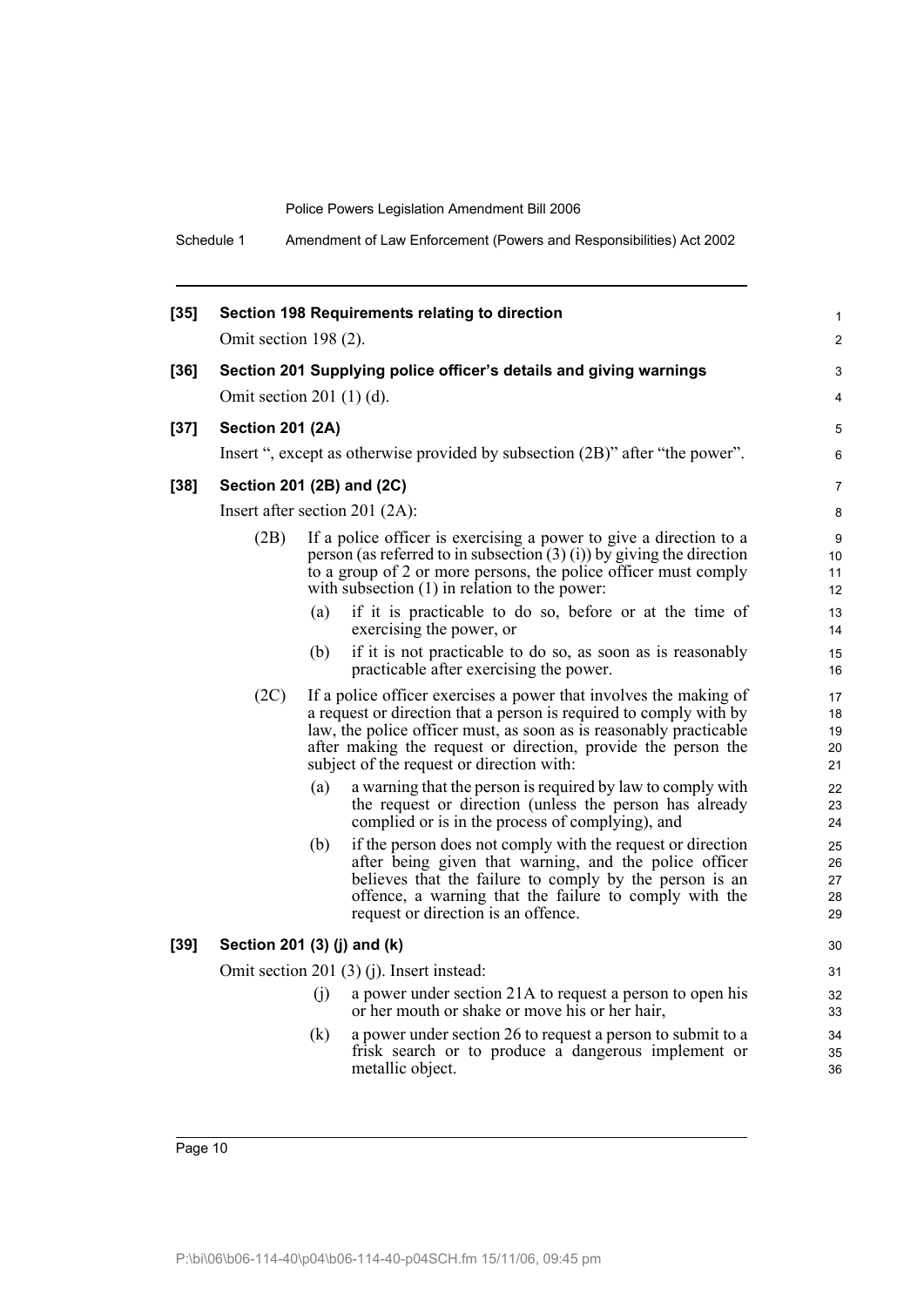Amendment of Law Enforcement (Powers and Responsibilities) Act 2002 Schedule 1

| [40]   | <b>Section 201 (3A)</b> |                                                                                                                                                                                                                                                                                                  | 1                          |
|--------|-------------------------|--------------------------------------------------------------------------------------------------------------------------------------------------------------------------------------------------------------------------------------------------------------------------------------------------|----------------------------|
|        |                         | Insert after section 201 $(3)$ :                                                                                                                                                                                                                                                                 | $\overline{c}$             |
|        | (3A)                    | If a police officer is exercising more than one power to which this<br>section applies on a single occasion, and in relation to the same<br>person, the police officer is required to comply with subsection<br>(1) (a) and (b) in relation to that person only once on that<br>occasion.        | 3<br>4<br>5<br>6<br>7      |
| $[41]$ | <b>Section 201 (4)</b>  |                                                                                                                                                                                                                                                                                                  | 8                          |
|        |                         | Omit the subsection. Insert instead:                                                                                                                                                                                                                                                             | 9                          |
|        | (4)                     | If 2 or more police officers are exercising a power to which this<br>section applies, only one officer present is required to comply<br>with this section.                                                                                                                                       | 10<br>11<br>12             |
| $[42]$ | <b>Section 201 (6)</b>  |                                                                                                                                                                                                                                                                                                  | 13                         |
|        |                         | Insert after section 201 $(5)$ :                                                                                                                                                                                                                                                                 | 14                         |
|        | (6)                     | This section does not apply to the exercise of a power that is<br>conferred by an Act or regulation specified in Schedule 1.<br>Note. See section 5 (1), which provides that this Act does not limit the<br>functions of a police officer under an Act or regulation specified in<br>Schedule 1. | 15<br>16<br>17<br>18<br>19 |
| $[43]$ |                         | <b>Section 209 Records</b>                                                                                                                                                                                                                                                                       | 20                         |
|        |                         | Insert after section $209(3)$ :                                                                                                                                                                                                                                                                  | 21                         |
|        | (4)                     | This section does not require a person to make a record of a<br>matter in relation to the detention or search of an intoxicated<br>person, if another person has already made a record of that matter<br>as required by this section.                                                            | 22<br>23<br>24<br>25       |
| $[44]$ | Ombudsman               | Section 242 Monitoring of operation of certain provisions of Act by                                                                                                                                                                                                                              | 26<br>27                   |
|        |                         | Insert "or any public authority" after "the Commissioner" in section 242 (2).                                                                                                                                                                                                                    | 28                         |
| $[45]$ |                         | <b>Section 243 Review of Act</b>                                                                                                                                                                                                                                                                 | 29                         |
|        |                         | Omit section 243 (2). Insert instead:                                                                                                                                                                                                                                                            | 30                         |
|        | (2)                     | The review is to be carried out (and is taken to have always been<br>required to be carried out) as soon as possible after the period of<br>3 years from 1 December 2005.                                                                                                                        | 31<br>32<br>33             |
|        |                         | Note. 1 December 2005 is the date on which this Act, other than Part 8A,<br>commenced.                                                                                                                                                                                                           | 34<br>35                   |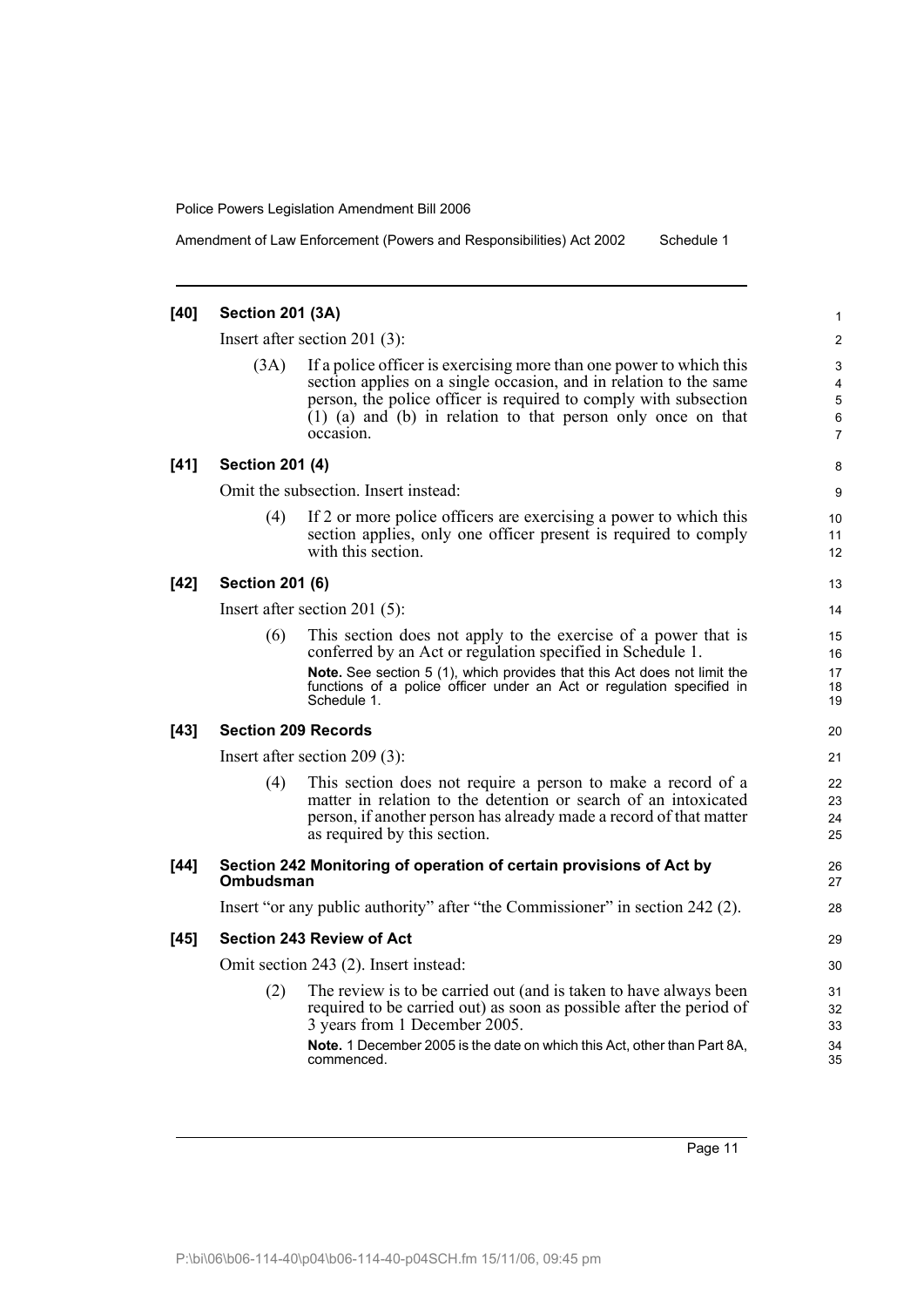Schedule 1 Amendment of Law Enforcement (Powers and Responsibilities) Act 2002

| $[46]$ |        |     | <b>Schedule 5 Savings and transitional provisions</b>                | 1              |
|--------|--------|-----|----------------------------------------------------------------------|----------------|
|        |        |     | Insert at the end of clause $1(1)$ :                                 | $\overline{2}$ |
|        |        |     | Police Powers Legislation Amendment Act 2006                         | 3              |
| $[47]$ |        |     | Schedule 5, Part 4                                                   | 4              |
|        |        |     | Insert at the end of the Schedule:                                   | 5              |
|        | Part 4 |     | Provisions consequent on enactment of                                | 6              |
|        |        |     | <b>Police Powers Legislation Amendment Act</b>                       | $\overline{7}$ |
|        |        |     | 2006                                                                 | 8              |
|        | 9      |     | Destruction of finger-prints and palm-prints                         | 9              |
|        |        | (1) | Section 137A, as inserted by the <i>Police Powers Legislation</i>    | 10             |
|        |        |     | <i>Amendment Act 2006</i> , extends to finger-prints and palm-prints | 11             |
|        |        |     | taken before the commencement of that section.                       | 12             |
|        |        | (2) | In section $138A(3)$ , a reference to finger-prints and palm-prints  | 13             |
|        |        |     | taken under section 138A includes a reference to finger-prints       | 14             |
|        |        |     | and palm-prints taken under section 353AC of the Crimes Act          | 15             |
|        |        |     | 1900 before that section was transferred to this Act.                | 16             |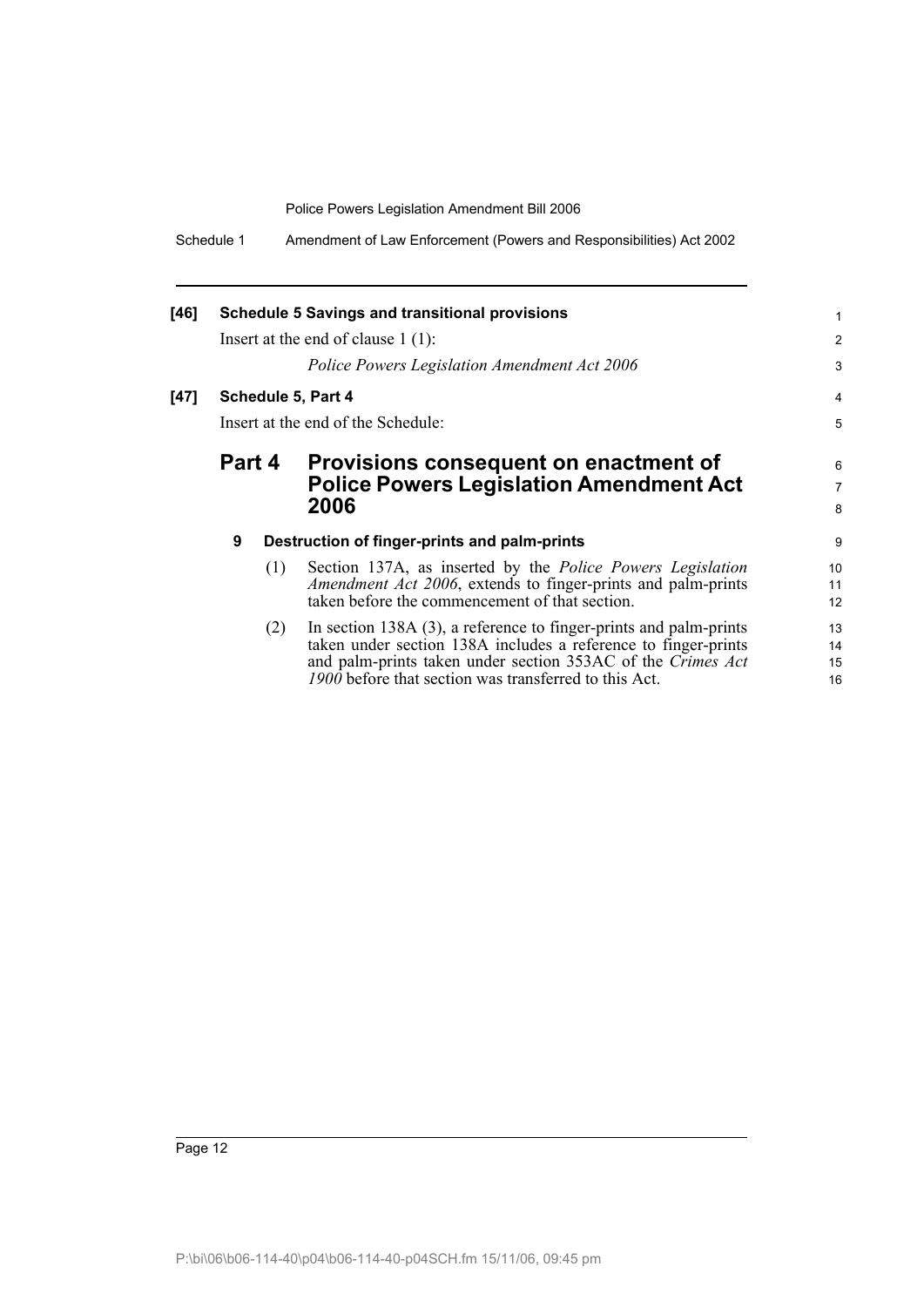Amendment of Police Powers (Drug Detection in Border Areas Trial) Act 2003 Schedule 2

## <span id="page-14-0"></span>**Schedule 2 Amendment of Police Powers (Drug Detection in Border Areas Trial) Act 2003**

|                     |                         | (Section 4)                                                                                                                                                                                                                                                                                                                                                                                                                                                                                       | 3                                            |
|---------------------|-------------------------|---------------------------------------------------------------------------------------------------------------------------------------------------------------------------------------------------------------------------------------------------------------------------------------------------------------------------------------------------------------------------------------------------------------------------------------------------------------------------------------------------|----------------------------------------------|
| [1]                 |                         | <b>Section 1 Name of Act</b>                                                                                                                                                                                                                                                                                                                                                                                                                                                                      | 4                                            |
|                     |                         | Omit "in Border Areas".                                                                                                                                                                                                                                                                                                                                                                                                                                                                           | 5                                            |
| [2]                 |                         | <b>Section 3 Definitions</b>                                                                                                                                                                                                                                                                                                                                                                                                                                                                      | 6                                            |
|                     |                         | Insert in alphabetical order in section $3(1)$ :                                                                                                                                                                                                                                                                                                                                                                                                                                                  | 7                                            |
|                     |                         | <i>authorisation</i> means an authorisation granted and in force under<br>Part 2.                                                                                                                                                                                                                                                                                                                                                                                                                 | 8<br>9                                       |
|                     |                         | <i>designated officer</i> has the meaning given by section 4.                                                                                                                                                                                                                                                                                                                                                                                                                                     | 10                                           |
|                     |                         | <b><i>outer metropolitan area</i></b> means any land within this State that is<br>located outside the metropolitan area of the State (with the<br>metropolitan area of the State being the area to the east of the<br>State bounded by, and including, the local government areas of<br>Newcastle City, Lake Macquarie City, Wyong, Gosford City,<br>Hawkesbury City, Blue Mountains City, Penrith City, Liverpool<br>City, Camden, Campbelltown City, Wollongong City and<br>Shellharbour City). | 11<br>12<br>13<br>14<br>15<br>16<br>17<br>18 |
| [3]                 |                         | Section 3 (1), definitions of "border area", "drug detection warrant",<br>"eligible Judge" and "Judge"                                                                                                                                                                                                                                                                                                                                                                                            | 19<br>20                                     |
|                     |                         | Omit the definitions.                                                                                                                                                                                                                                                                                                                                                                                                                                                                             | 21                                           |
| [4]                 |                         | Section 3 (1), definition of "search area'                                                                                                                                                                                                                                                                                                                                                                                                                                                        | 22                                           |
|                     |                         | Omit "a drug detection warrant". Insert instead "an authorisation".                                                                                                                                                                                                                                                                                                                                                                                                                               | 23                                           |
| $\bm{\mathsf{[5]}}$ | <b>Section 4</b>        |                                                                                                                                                                                                                                                                                                                                                                                                                                                                                                   | 24                                           |
|                     |                         | Omit the section. Insert instead:                                                                                                                                                                                                                                                                                                                                                                                                                                                                 | 25                                           |
|                     | $\overline{\mathbf{4}}$ | <b>Designated officer</b>                                                                                                                                                                                                                                                                                                                                                                                                                                                                         | 26                                           |
|                     | (1)                     | For the purposes of this Act, a <i>designated officer</i> means:                                                                                                                                                                                                                                                                                                                                                                                                                                  | 27                                           |
|                     |                         | the Commissioner of Police, or<br>(a)                                                                                                                                                                                                                                                                                                                                                                                                                                                             | 28                                           |
|                     |                         | (b)<br>a Deputy Commissioner of Police, or                                                                                                                                                                                                                                                                                                                                                                                                                                                        | 29                                           |
|                     |                         | an Assistant Commissioner of Police, or<br>(c)                                                                                                                                                                                                                                                                                                                                                                                                                                                    | 30                                           |
|                     |                         | (d)<br>a police officer authorised by the Commissioner of Police<br>to exercise the functions of a designated officer under this<br>Act.                                                                                                                                                                                                                                                                                                                                                          | 31<br>32<br>33                               |
|                     |                         |                                                                                                                                                                                                                                                                                                                                                                                                                                                                                                   |                                              |

Page 13

1 2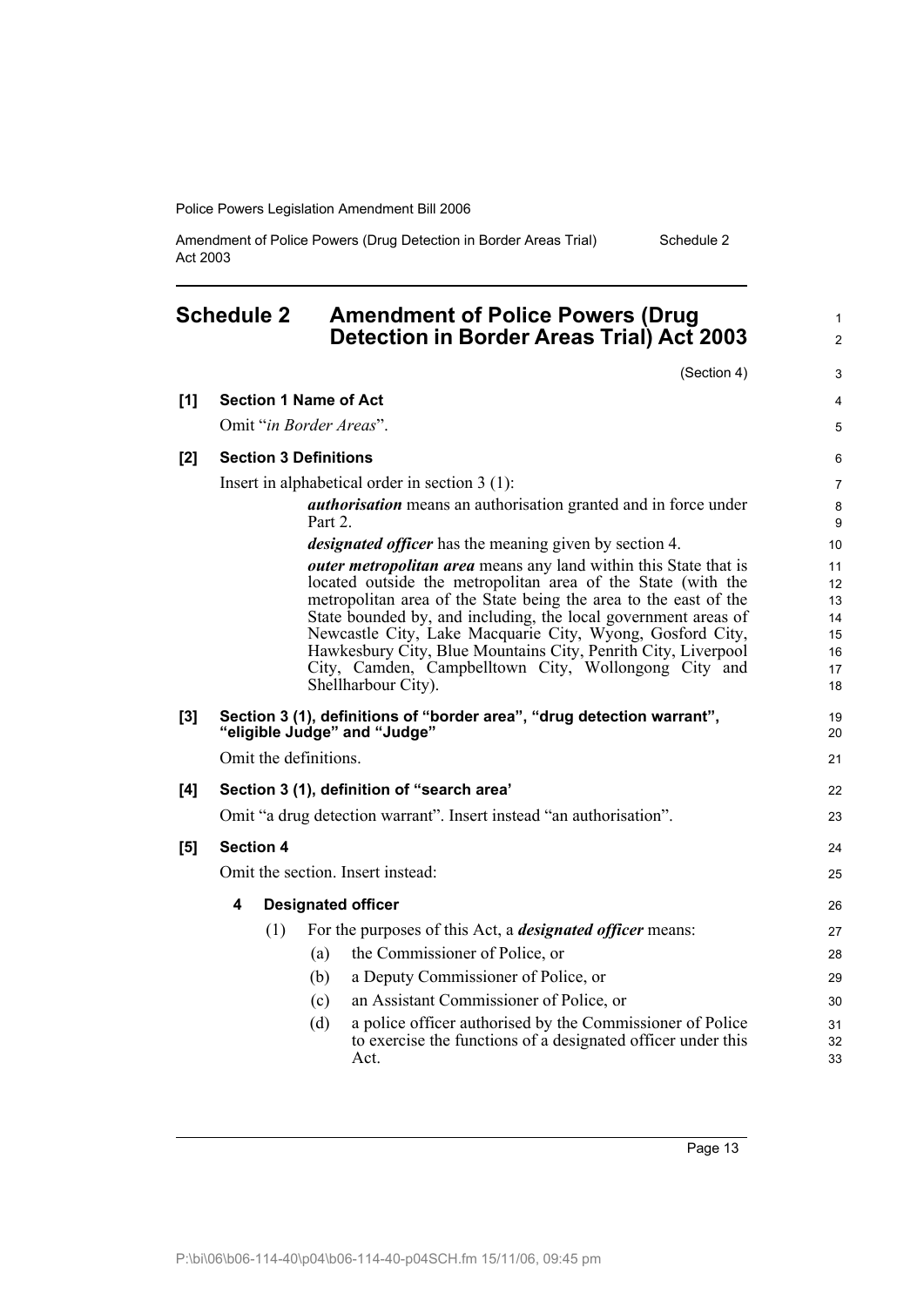Schedule 2 Amendment of Police Powers (Drug Detection in Border Areas Trial) Act 2003

|     |              | (2)             | No more than 2 police officers may be authorised by the<br>Commissioner of Police at any one time to exercise the functions<br>of a designated officer under this Act.                                                                                                                                                                                                         | 1<br>$\mathbf{2}$<br>3           |  |  |  |
|-----|--------------|-----------------|--------------------------------------------------------------------------------------------------------------------------------------------------------------------------------------------------------------------------------------------------------------------------------------------------------------------------------------------------------------------------------|----------------------------------|--|--|--|
|     |              | (3)             | Any police officer so authorised must be a police officer of or<br>above the rank of Superintendent.                                                                                                                                                                                                                                                                           | 4<br>5                           |  |  |  |
| [6] |              | Part 2, heading |                                                                                                                                                                                                                                                                                                                                                                                | 6                                |  |  |  |
|     |              |                 | Omit "in border areas".                                                                                                                                                                                                                                                                                                                                                        | $\overline{7}$                   |  |  |  |
| [7] | Sections 5-8 |                 |                                                                                                                                                                                                                                                                                                                                                                                |                                  |  |  |  |
|     |              |                 | Omit the sections. Insert instead:                                                                                                                                                                                                                                                                                                                                             | 9                                |  |  |  |
|     | 5            |                 | Authorisation to exercise powers conferred by Act                                                                                                                                                                                                                                                                                                                              | 10                               |  |  |  |
|     |              | (1)             | A designated officer may, on application made by a police officer<br>in accordance with this Act, grant an authorisation that authorises<br>the exercise of the powers conferred by this Act in connection<br>with a drug detection operation.                                                                                                                                 | 11<br>12<br>13<br>14             |  |  |  |
|     |              | (2)             | In this section, a <i>drug detection operation</i> means an operation<br>carried out for the purposes of obtaining evidence of, or<br>frustrating, any criminal activity involving the supply of<br>prohibited drugs or prohibited plants, or for the purposes of<br>arresting any person involved in any such criminal activity, or for<br>any combination of those purposes. | 15<br>16<br>17<br>18<br>19<br>20 |  |  |  |
|     | 6            |                 | <b>Application for authorisation</b>                                                                                                                                                                                                                                                                                                                                           | 21                               |  |  |  |
|     |              | (1)             | A police officer who suspects on reasonable grounds that any part<br>or all of an area is being, or is to be, used on a regular basis for or<br>in connection with the supply of indictable quantities of<br>prohibited drugs or prohibited plants may apply to a designated<br>officer for an authorisation.                                                                  | 22<br>23<br>24<br>25<br>26       |  |  |  |
|     |              | (2)             | An application for an authorisation is to be made in writing and<br>contain the following particulars:                                                                                                                                                                                                                                                                         | 27<br>28                         |  |  |  |
|     |              |                 | a statement identifying the search area for the proposed<br>(a)<br>authorisation,                                                                                                                                                                                                                                                                                              | 29<br>30                         |  |  |  |
|     |              |                 | the grounds on which the authorisation is sought,<br>(b)                                                                                                                                                                                                                                                                                                                       | 31                               |  |  |  |
|     |              |                 | (c)<br>a plan of the operation proposed to be carried out,<br>including the number of officers and dogs proposed to be<br>used,                                                                                                                                                                                                                                                | 32<br>33<br>34                   |  |  |  |
|     |              |                 | a statement setting out the consultation that has taken place<br>(d)<br>with the Roads and Traffic Authority,                                                                                                                                                                                                                                                                  | 35<br>36                         |  |  |  |
|     |              |                 |                                                                                                                                                                                                                                                                                                                                                                                |                                  |  |  |  |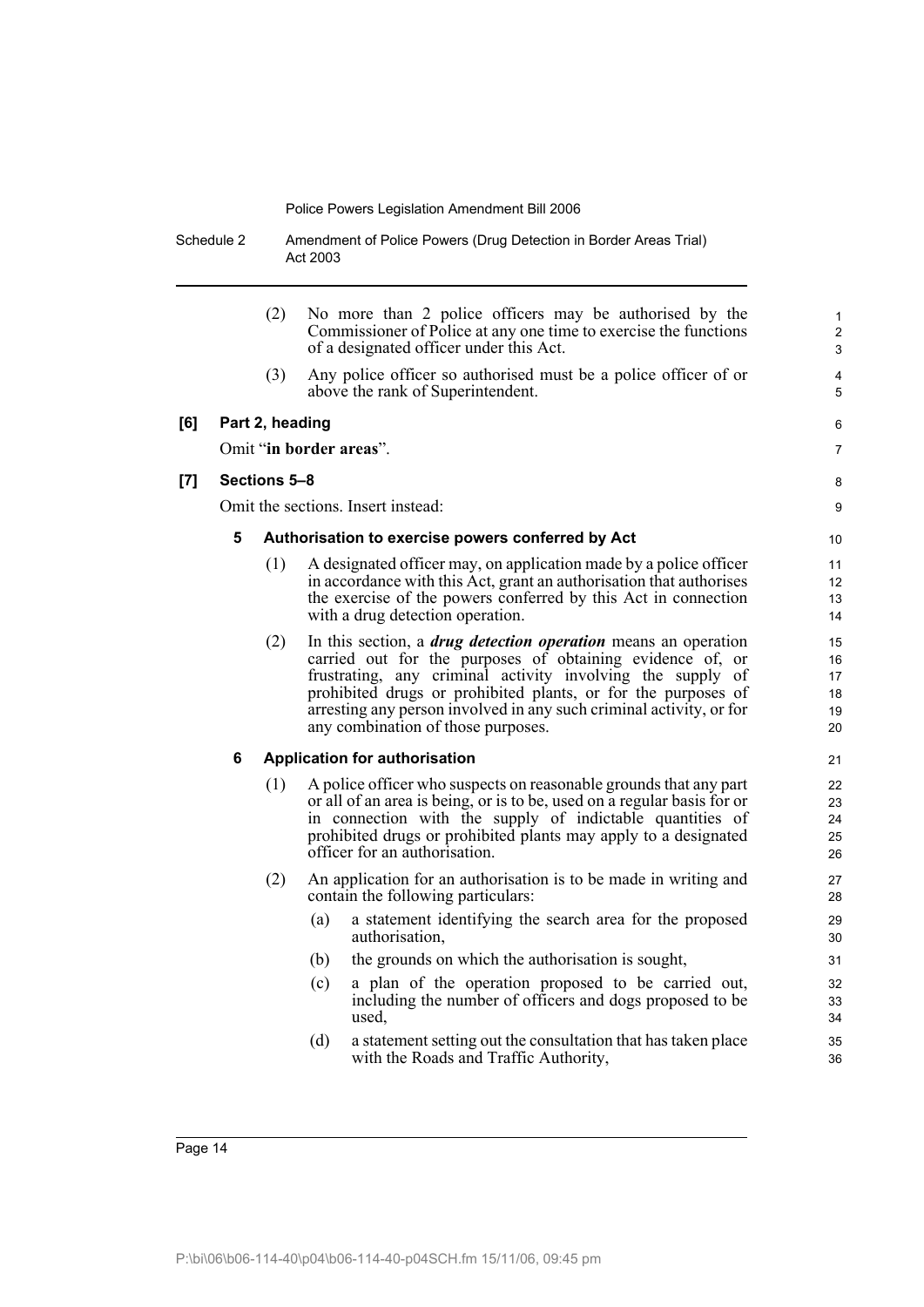Act 2003

Amendment of Police Powers (Drug Detection in Border Areas Trial)

Schedule 2

(e) a statement as to whether the proposed search area has been the subject of any other application for an authorisation within the last 12 months and, if so, whether the application was granted, (f) a statement outlining the results of any operation carried out pursuant to an authorisation in the proposed search area within the last 12 months, (g) the proposed expiry date for the authorisation, (h) any other particulars prescribed by the regulations. (3) The designated officer to whom the application is made may require the applicant to provide such additional information concerning the application as is necessary for the designated officer's proper consideration of the application. **7 Restrictions on search areas** The search area for which an authorisation is granted must consist of not more than 3 areas, each of which must: (a) be located in an outer metropolitan area, and (b) be not more than 5 square kilometres in area. **8 Grant of authorisation** (1) A designated officer to whom an application for an authorisation is made may grant the authorisation only if satisfied that: (a) there are reasonable grounds for suspecting that any part or all of the search area proposed for the authorisation is being, or is to be, used on a regular basis for or in connection with the supply of indictable quantities of prohibited drugs or prohibited plants, and (b) the nature and extent of the operation proposed to be carried out is appropriate to the suspected criminal activity, and (c) the application has been made in accordance with this Part, and (d) the proposed search area complies with this Part. (2) In considering the matters referred to in subsection (1) (a) and (b), the designated officer is to have regard to the following: (a) the reliability of any information on which the application is based, 10 11 12 13 14 15 16 17 18 19  $20$ 21 22 23 24 25 26 27 28 29 30 31 32 33 34 35 36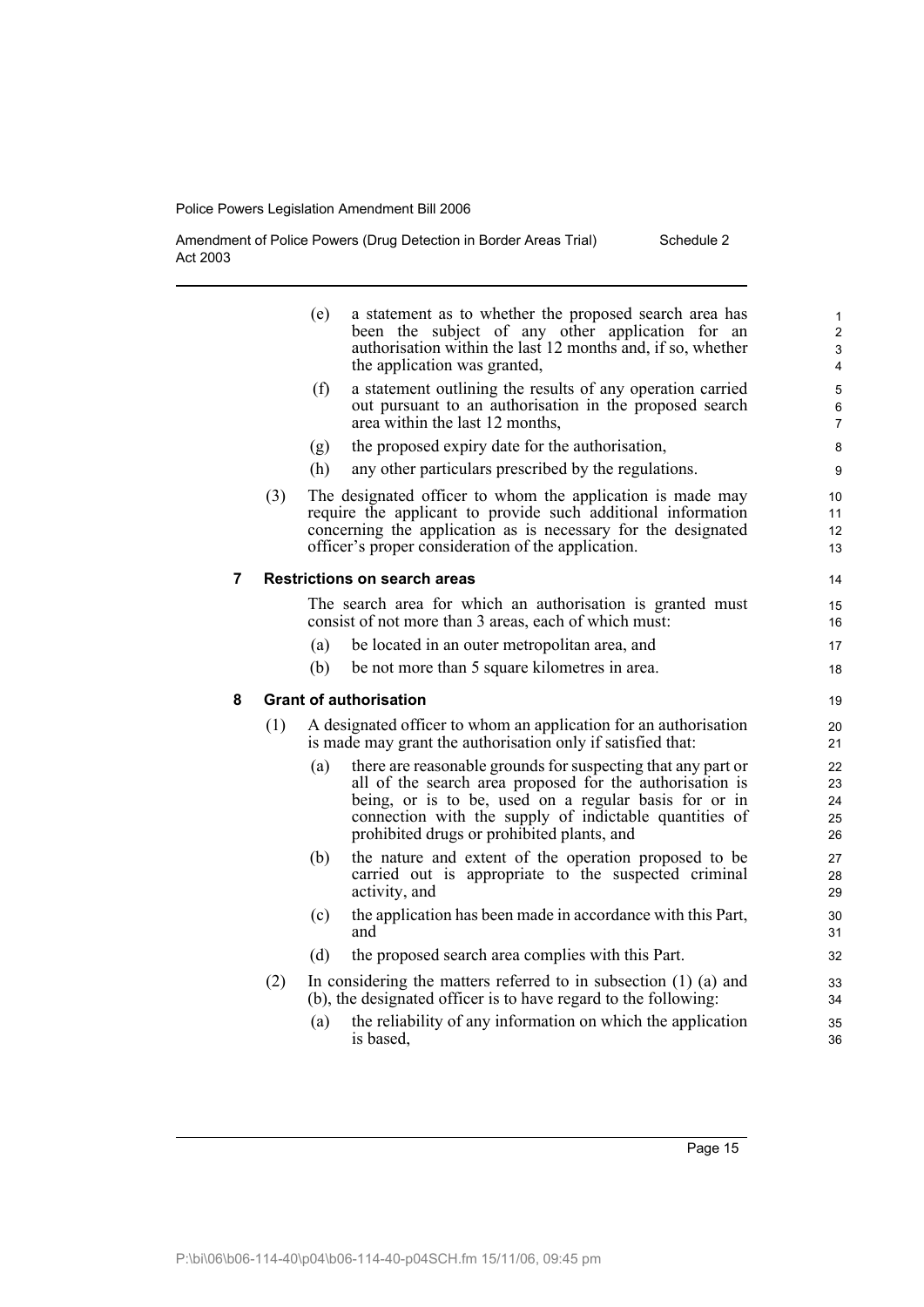Schedule 2 Amendment of Police Powers (Drug Detection in Border Areas Trial) Act 2003

|        |                     | the likelihood of success of the proposed operation<br>(b)<br>compared with the likelihood of success of any other law<br>enforcement operation that it would be reasonably<br>practicable to conduct for the same purposes.                                                                                                                                                                                                                        | 1<br>$\overline{c}$<br>3<br>$\overline{4}$ |
|--------|---------------------|-----------------------------------------------------------------------------------------------------------------------------------------------------------------------------------------------------------------------------------------------------------------------------------------------------------------------------------------------------------------------------------------------------------------------------------------------------|--------------------------------------------|
|        | (3)                 | The authorisation may be granted unconditionally or subject to<br>conditions.                                                                                                                                                                                                                                                                                                                                                                       | 5<br>6                                     |
|        | (4)                 | An authorisation is to be in the form (if any) prescribed by the<br>regulations.                                                                                                                                                                                                                                                                                                                                                                    | $\overline{7}$<br>8                        |
|        | (5)                 | If a designated officer grants an authorisation, the designated<br>officer is to make a record of the reasons for which the designated<br>officer was satisfied of the matters referred to subsection $(1)$ (a)<br>and $(b)$ .                                                                                                                                                                                                                      | 9<br>10<br>11<br>12                        |
|        | (6)                 | If an application for an authorisation is refused by a designated<br>officer, the police officer who made the application (and any<br>other police officer who is aware of the application) may not<br>make a further application for the same authorisation to that<br>designated officer or any other designated officer unless the<br>further application provides additional information that justifies<br>the making of a further application. | 13<br>14<br>15<br>16<br>17<br>18<br>19     |
| [8]    |                     | <b>Section 9 Functions under authorisation</b>                                                                                                                                                                                                                                                                                                                                                                                                      | 20                                         |
|        | section $9(1)$ .    | Omit "A police officer who is executing a drug detection warrant may" from                                                                                                                                                                                                                                                                                                                                                                          | 21<br>22                                   |
|        |                     | Insert instead "A police officer may, in accordance with an authorisation,".                                                                                                                                                                                                                                                                                                                                                                        | 23                                         |
| [9]    | Section 9 (1) (a)   |                                                                                                                                                                                                                                                                                                                                                                                                                                                     | 24                                         |
|        |                     | Omit the paragraph. Insert instead:                                                                                                                                                                                                                                                                                                                                                                                                                 | 25                                         |
|        |                     | establish one or more check points,<br>(a)                                                                                                                                                                                                                                                                                                                                                                                                          | 26                                         |
| [10]   | Section 9 (2)       |                                                                                                                                                                                                                                                                                                                                                                                                                                                     | 27                                         |
|        |                     | Omit "the drug detection warrant". Insert instead "the authorisation".                                                                                                                                                                                                                                                                                                                                                                              | 28                                         |
| $[11]$ | Section 9 (3) (d)   |                                                                                                                                                                                                                                                                                                                                                                                                                                                     | 29                                         |
|        | Omit the paragraph. |                                                                                                                                                                                                                                                                                                                                                                                                                                                     | 30                                         |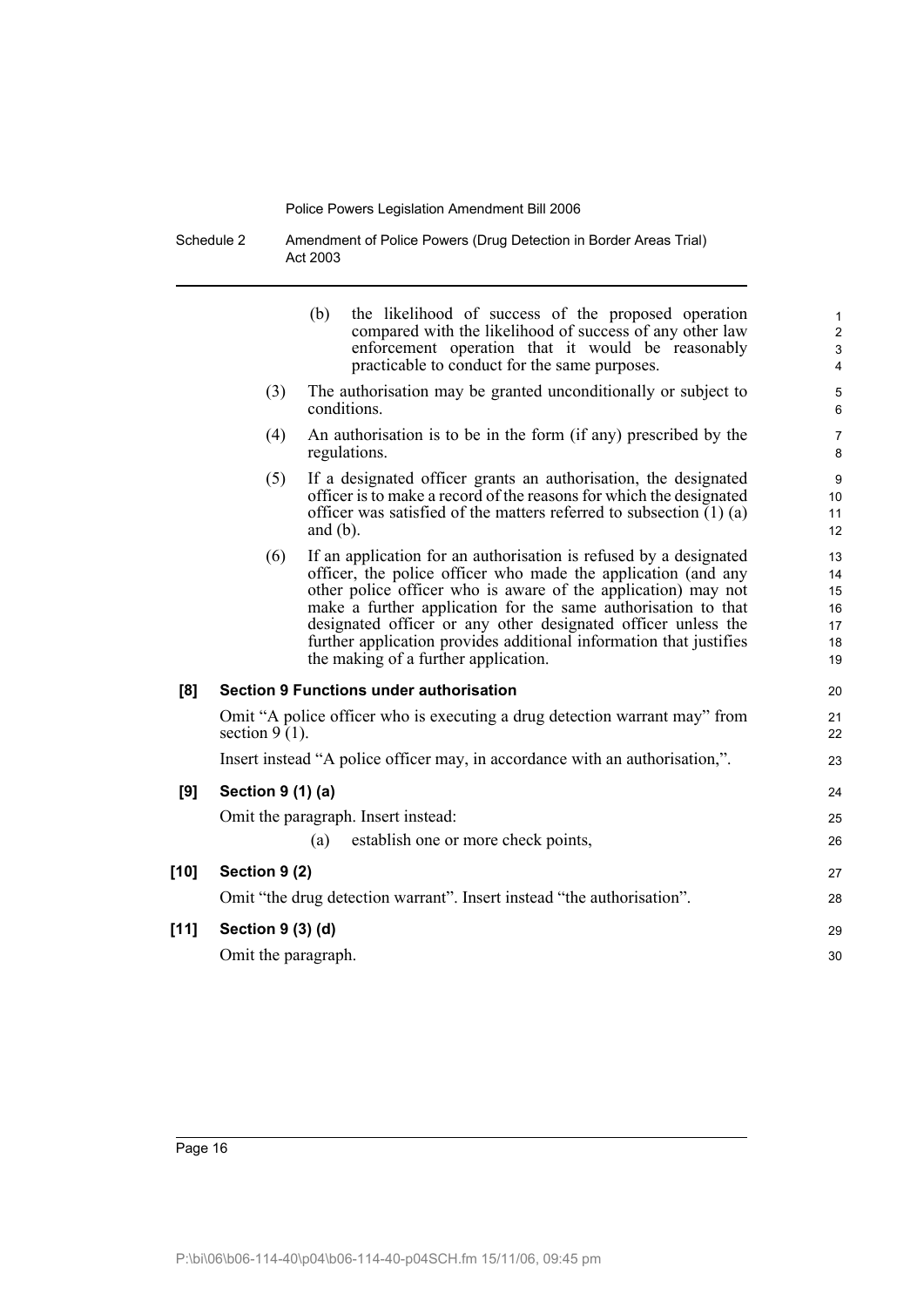Amendment of Police Powers (Drug Detection in Border Areas Trial) Act 2003 Schedule 2

| $[12]$ |                                                     | Section 9 (4) |                               |                                                                                                                                                                                                                                                                                        |  |  |
|--------|-----------------------------------------------------|---------------|-------------------------------|----------------------------------------------------------------------------------------------------------------------------------------------------------------------------------------------------------------------------------------------------------------------------------------|--|--|
|        |                                                     |               | Insert after section $9(3)$ : |                                                                                                                                                                                                                                                                                        |  |  |
|        |                                                     | (4)           | with:                         | If a police officer exercises a function under this Act that involves<br>making a request that a person is required to comply with by law,<br>the police officer must, as soon as is reasonably practicable after<br>making the request, provide the person the subject of the request |  |  |
|        |                                                     |               | (a)                           | a warning that the person is required by law to comply with<br>the request (unless the person has already complied or is in<br>the process of complying), and                                                                                                                          |  |  |
|        |                                                     |               | (b)                           | if the person does not comply with the request after being<br>given that warning, and the police officer believes that the<br>failure to comply by the person is an offence, a warning<br>that the failure to comply with the request is an offence.                                   |  |  |
| $[13]$ | <b>Section 10</b>                                   |               |                               |                                                                                                                                                                                                                                                                                        |  |  |
|        |                                                     |               |                               | Omit the section. Insert instead:                                                                                                                                                                                                                                                      |  |  |
|        | 10                                                  |               | <b>Check points</b>           |                                                                                                                                                                                                                                                                                        |  |  |
|        |                                                     | (1)           | area.                         | A police officer may, at any time during the period in which an<br>authorisation remains in force, remove a check point from one<br>location and re-establish it at any other location in the search                                                                                   |  |  |
|        |                                                     | (2)           |                               | A police officer who establishes a check point must ensure that<br>adequate measures are taken to ensure the safety of persons and<br>vehicles approaching the check point.                                                                                                            |  |  |
| $[14]$ | Sections 11 (2) and (3), 12 (1) and 13              |               |                               |                                                                                                                                                                                                                                                                                        |  |  |
|        | Omit "a drug detection warrant" wherever occurring. |               |                               |                                                                                                                                                                                                                                                                                        |  |  |
|        | Insert instead "an authorisation".                  |               |                               |                                                                                                                                                                                                                                                                                        |  |  |
| $[15]$ | Sections 14, 15, 15A and 15B                        |               |                               |                                                                                                                                                                                                                                                                                        |  |  |
|        | Omit sections 14 and 15. Insert instead:            |               |                               |                                                                                                                                                                                                                                                                                        |  |  |
|        | 14                                                  |               |                               | <b>Duration of authorisation</b>                                                                                                                                                                                                                                                       |  |  |
|        |                                                     | (1)           |                               | An authorisation has effect, unless sooner revoked, during the<br>period beginning at the time it is given and ending at a time<br>specified in the authorisation by the designated officer who<br>grants the authorisation.                                                           |  |  |
|        |                                                     | (2)           |                               | The period during which an authorisation has effect must not<br>exceed 14 days, beginning with the day on which it is granted.                                                                                                                                                         |  |  |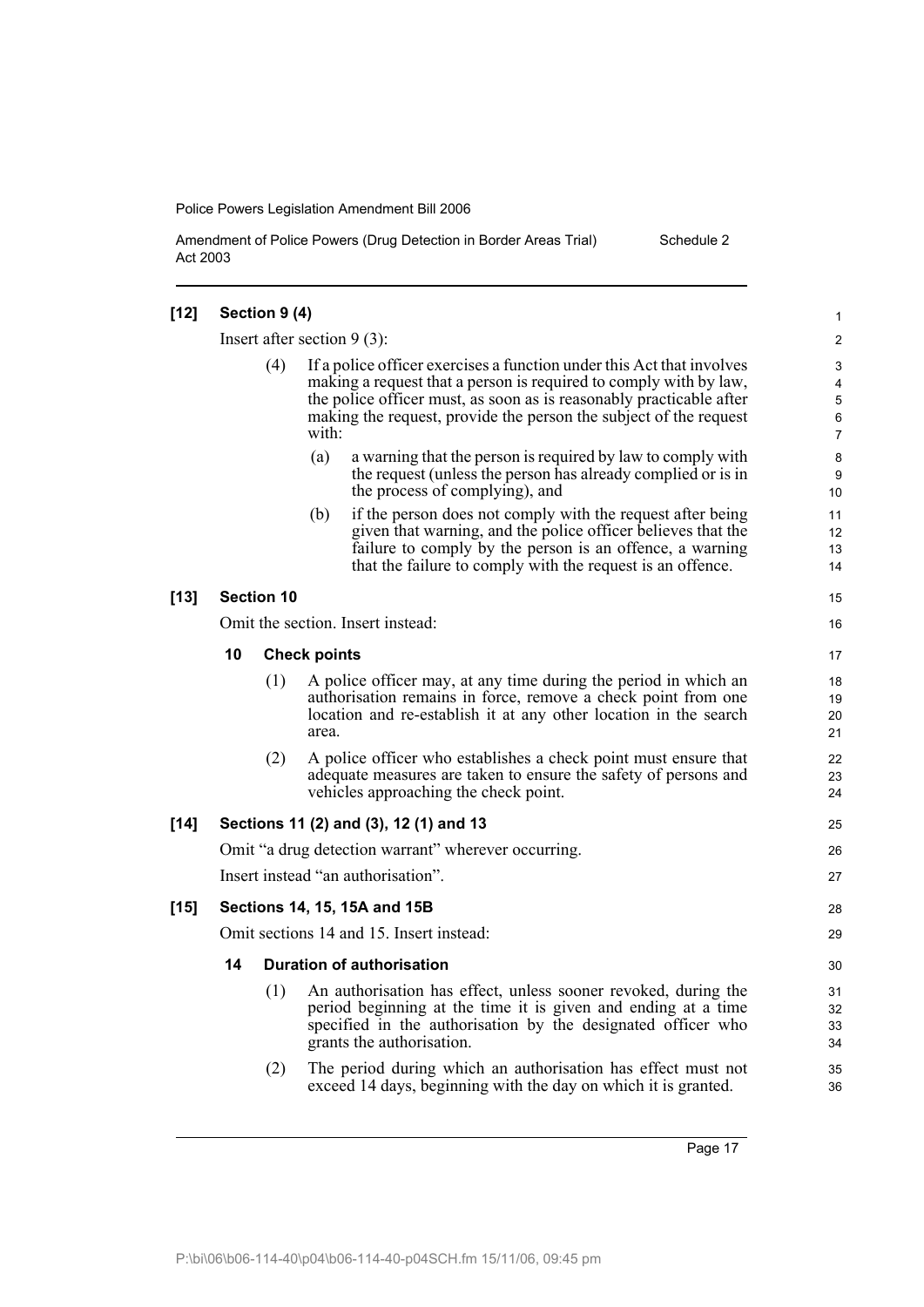Schedule 2 Amendment of Police Powers (Drug Detection in Border Areas Trial) Act 2003

> (3) An authorisation cannot be extended but a further authorisation may be granted for the same or part of the same area.

1  $\overline{2}$ 

#### **15 Revocation of authorisation**

- (1) The police officer who gives an authorisation, or a designated officer of a more senior rank, may revoke an authorisation at any time.
- (2) A revocation of an authorisation does not affect anything lawfully done in reliance on the authorisation before it ceased to have effect.

#### **15A Defects in authorisations**

An application for an authorisation, and any authorisation granted on the basis of such an application, is not invalidated by any procedural defect, other than a defect that affects the substance of the application or authorisation in a material particular.

### **15B Report on conduct of operation**

Within 14 days after the expiry of an authorisation, the police officer to whom the authorisation was granted must cause a report to be given to the designated officer who granted the authorisation:

- (a) stating whether or not the operation proposed to be carried out under the authorisation was carried out, and
- (b) if the operation was carried out—setting out briefly the result of the operation (including a brief description of anything seized), and
- (c) if the operation was not carried out—setting out briefly the reasons why the operation was not carried out, and
- (d) containing such other particulars as may be prescribed by the regulations.

#### **[16] Section 16 Offences relating to authorisations**

Omit "a person executing or assisting in the execution of a drug detection warrant" from section 16 (1).

Insert instead "a person exercising functions under an authorisation".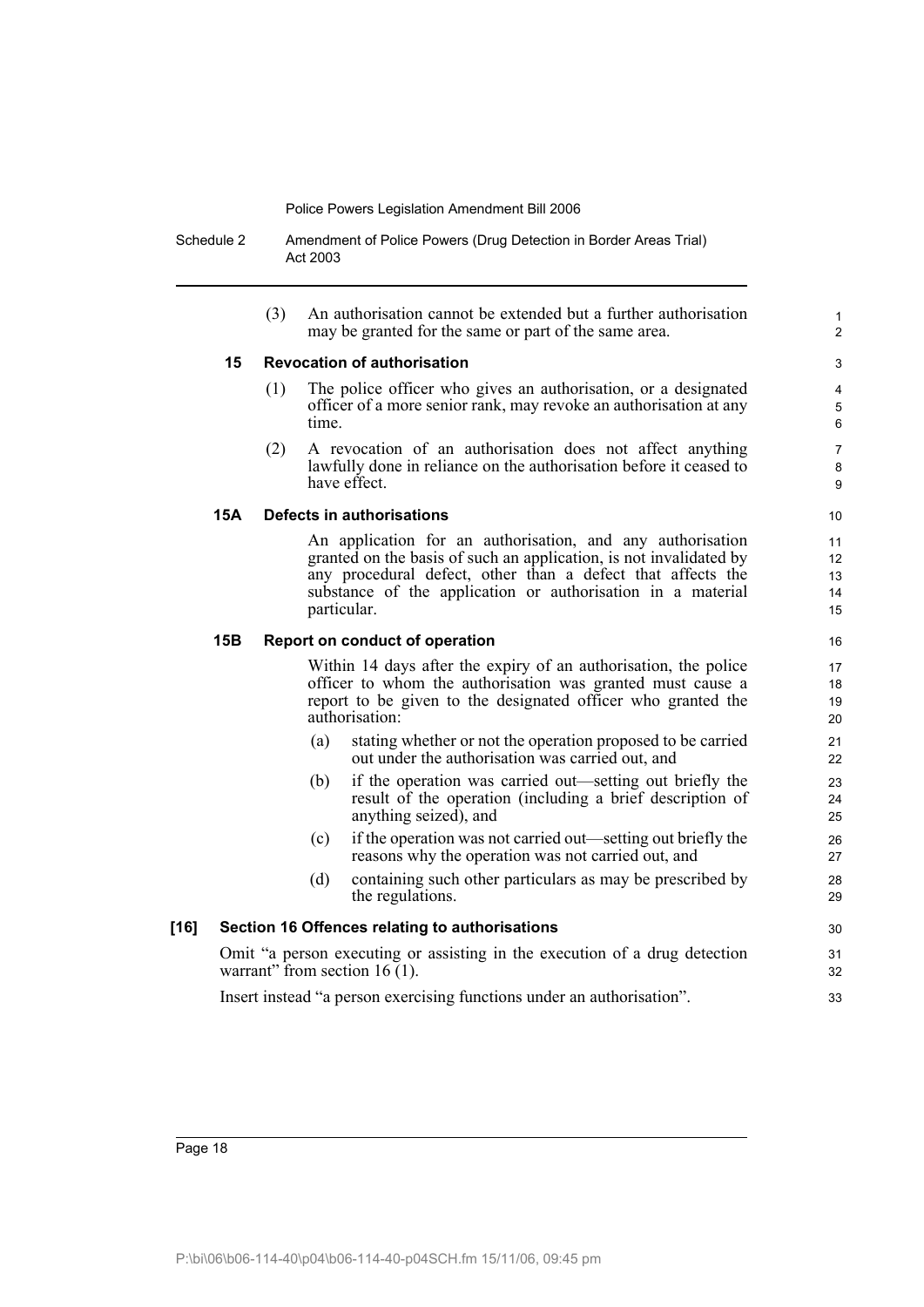| Amendment of Police Powers (Drug Detection in Border Areas Trial) | Schedule 2 |
|-------------------------------------------------------------------|------------|
| Act 2003                                                          |            |

| $[17]$ | Section 17 Search records to be kept                                                                                                                                                                                                           | $\mathbf{1}$         |
|--------|------------------------------------------------------------------------------------------------------------------------------------------------------------------------------------------------------------------------------------------------|----------------------|
|        | Omit "drug detection warrants obtained" and "such warrant" from section<br>$17(1)$ .                                                                                                                                                           | $\overline{2}$<br>3  |
|        | Insert instead "authorisations granted" and "such authorisation" respectively.                                                                                                                                                                 | 4                    |
| $[18]$ | Section 18 Search warrants and other powers not affected                                                                                                                                                                                       | 5                    |
|        | Omit "Search Warrants Act 1985" from section 18 (1) (a).                                                                                                                                                                                       | 6                    |
|        | Insert instead "Law Enforcement (Powers and Responsibilities) Act 2002".                                                                                                                                                                       | $\overline{7}$       |
| $[19]$ | <b>Section 18A</b>                                                                                                                                                                                                                             | 8                    |
|        | Insert after section 18:                                                                                                                                                                                                                       | 9                    |
|        | <b>18A</b><br>Use of assistants                                                                                                                                                                                                                | 10                   |
|        | The functions conferred on a police officer under this Act may be<br>exercised by the police officer with the aid of such assistants as<br>the police officer considers necessary, subject to any conditions<br>of the relevant authorisation. | 11<br>12<br>13<br>14 |
| $[20]$ | Section 22 Monitoring of operation of Act by Ombudsman                                                                                                                                                                                         | 15                   |
|        | Omit "9 months from the date of commencement of this section" from section<br>$22(1)$ .                                                                                                                                                        | 16<br>17             |
|        | Insert instead "12 months from the date of commencement of Schedule 2 [1]<br>to the Police Powers Legislation Amendment Act 2006".                                                                                                             | 18<br>19             |
| $[21]$ | <b>Section 22 (2)</b>                                                                                                                                                                                                                          | 20                   |
|        | Omit the subsection. Insert instead:                                                                                                                                                                                                           | 21                   |
|        | For that purpose, the Ombudsman may:<br>(2)                                                                                                                                                                                                    | 22                   |
|        | require the Commissioner of Police or any public authority<br>(a)<br>to provide information about the exercise of those<br>functions, and                                                                                                      | 23<br>24<br>25       |
|        | inspect the records of NSW Police at any time.<br>(b)                                                                                                                                                                                          | 26                   |
| $[22]$ | Section 22 (3) and (4)                                                                                                                                                                                                                         | 27                   |
|        | Omit "9-month period" wherever occurring. Insert instead "12-month period".                                                                                                                                                                    | 28                   |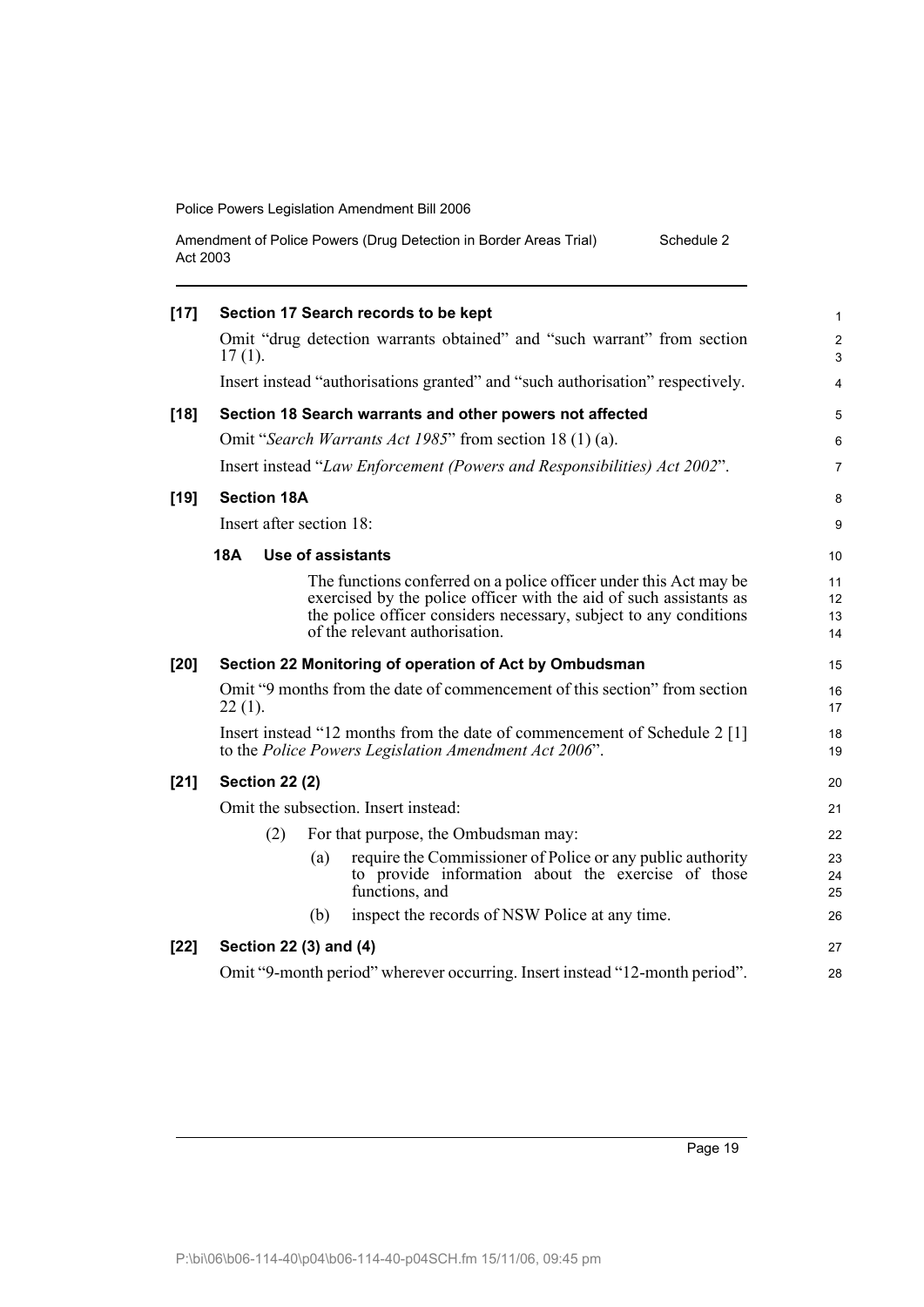Schedule 2 Amendment of Police Powers (Drug Detection in Border Areas Trial) Act 2003

## **[23] Section 23**

|      |                                                                 | Omit the section. Insert instead |                                                                                                                           |        |  |
|------|-----------------------------------------------------------------|----------------------------------|---------------------------------------------------------------------------------------------------------------------------|--------|--|
|      | 23                                                              | <b>Revival and expiry of Act</b> |                                                                                                                           |        |  |
|      |                                                                 | (1)                              | On the commencement of Schedule 2 [23] to the <i>Police Powers</i><br>Legislation Amendment Act 2006 this Act is revived. | 4<br>5 |  |
|      |                                                                 | (2)                              | This Act expires on the day that is 18 months after the revival of<br>this Act.                                           | 6<br>7 |  |
| [24] |                                                                 | Long title                       |                                                                                                                           | 8      |  |
|      | Omit "border areas". Insert instead "outer metropolitan areas". |                                  |                                                                                                                           |        |  |

1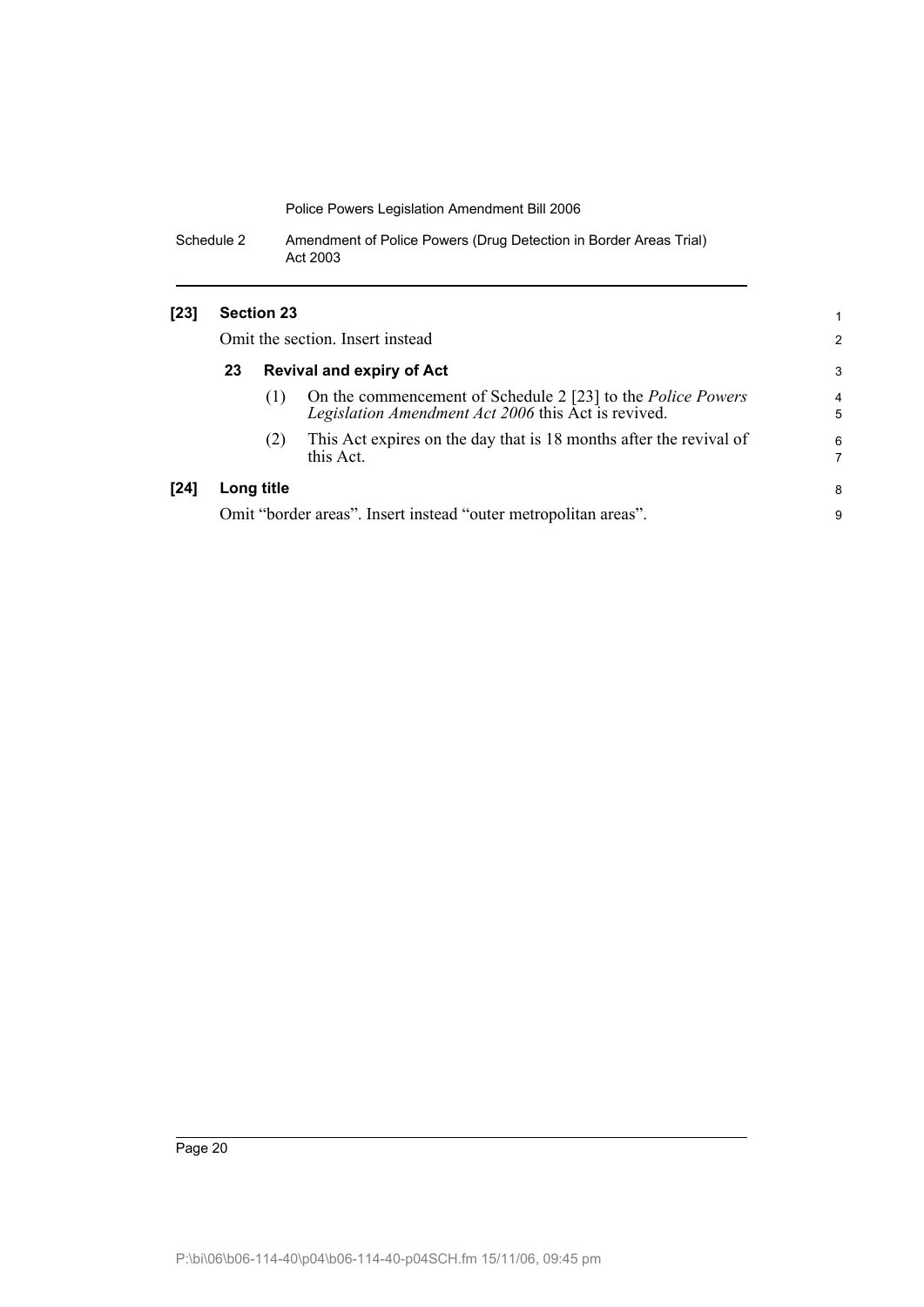Amendment of Terrorism (Police Powers) Act 2002 Schedule 3

#### <span id="page-22-0"></span>**Schedule 3 Amendment of Terrorism (Police Powers) Act 2002** (Section 5) **[1] Section 8 Who may give an authorisation** Insert after section 8 (2): (3) In giving an authorisation, the Commissioner of Police, Deputy Commissioner of Police or other police officer is to be satisfied that the nature and extent of the powers to be conferred by the authorisation are appropriate to the threatened or suspected terrorist act. **[2] Section 14 Exercise of special powers conferred by authorisation by police officers** Omit section 14 (2). Insert instead: (2) A police officer may exercise those powers whether or not the officer has been provided with a copy of the authorisation or notified of all the terms of the authorisation. **[3] Section 17 Power to search persons** Omit section 17 (3). Insert instead: (3) A police officer must not detain a person for any longer than is reasonably necessary for the purpose of conducting a search under this section. **[4] Section 18 Power to search vehicles** Omit section 18 (2). Insert instead: (2) A police officer must not detain a vehicle for any longer than is reasonably necessary for the purpose of conducting a search under this section. **[5] Section 23 Supplying police officer's details and other information** Omit "if requested to do so" from section 23 (1). 1  $\mathfrak{p}$ 3 4 5 6 7 8 9 10 11 12 13 14 15 16 17 18 19  $20$ 21 22  $23$  $24$ 25 26 27 28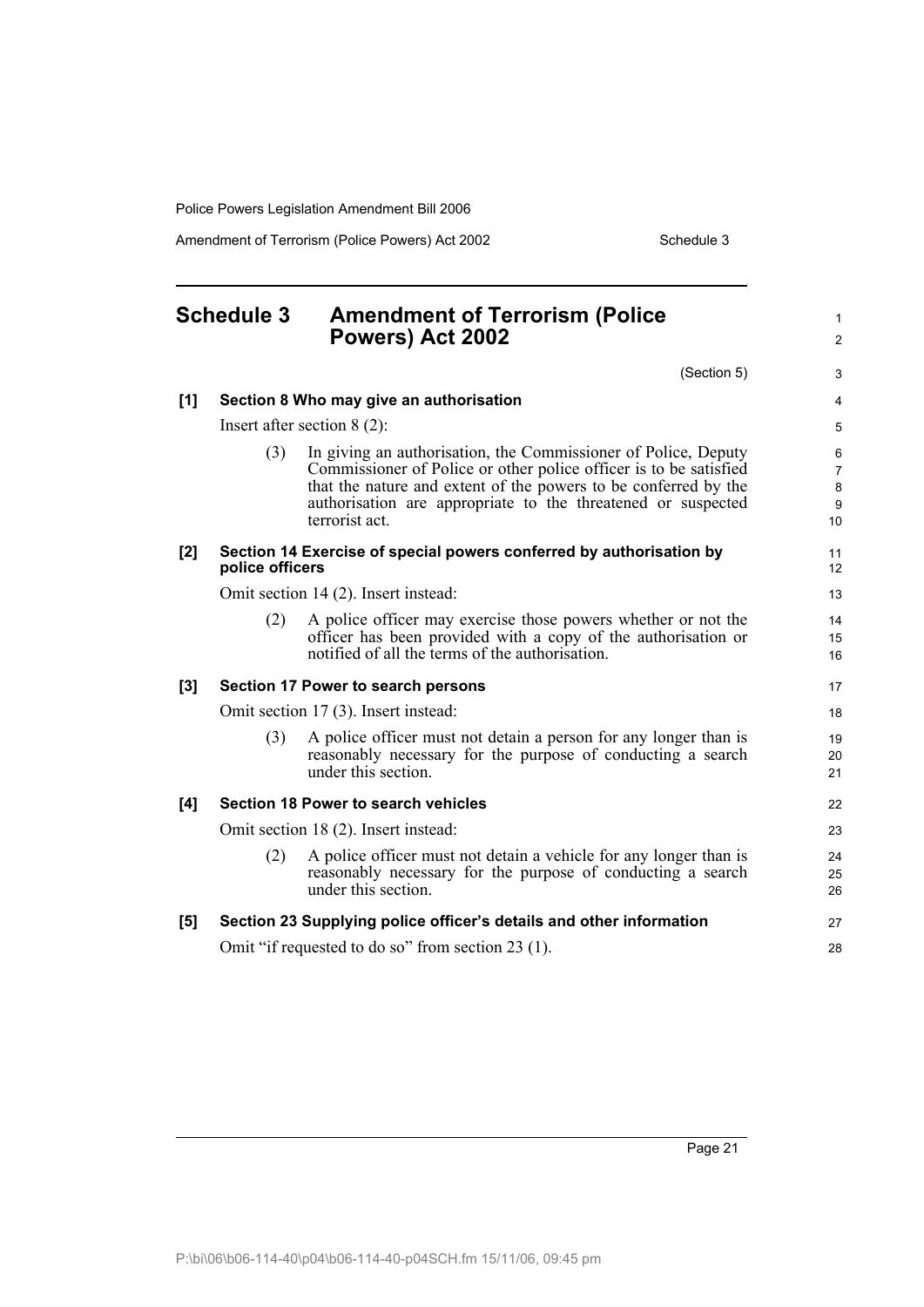Schedule 3 Amendment of Terrorism (Police Powers) Act 2002

#### **[6] Section 23 (3)–(5)** Insert after section 23 (2): (3) If a police officer exercises a power that involves the making of a request that a person is required to comply with by law, the police officer must, as soon as is reasonably practicable after making the request, provide the person the subject of the request with: (a) a warning that the person is required by law to comply with the request (unless the person has already complied or is in the process of complying), and (b) if the person does not comply with the request after being given that warning, and the police officer believes that the failure to comply by the person is an offence, a warning that the failure to comply with the request is an offence. (4) If a police officer is exercising more than one power to which this section applies on a single occasion, and in relation to the same person, the police officer is required to comply with subsection (1) (a) and (b) in relation to that person only once on that occasion. (5) If 2 or more police officers are exercising a power to which this section applies, only one officer present is required to comply with this section. **[7] Section 27O Powers conferred by covert search warrant** Insert at the end of section 27O (1) (l): , and (m) to do anything else that is reasonable for the purpose of concealing anything done in the execution of the warrant from the occupier of the premises. **[8] Section 36 Review of Act** Omit "every 12 months thereafter" from section 36 (2). Insert instead "every 24 months thereafter". 1  $\mathfrak{p}$ 3 4 5 6 7 8 9 10 11 12 13 14 15 16 17 18 19 20 21 22 23 24 25 26 27 28 29 30 31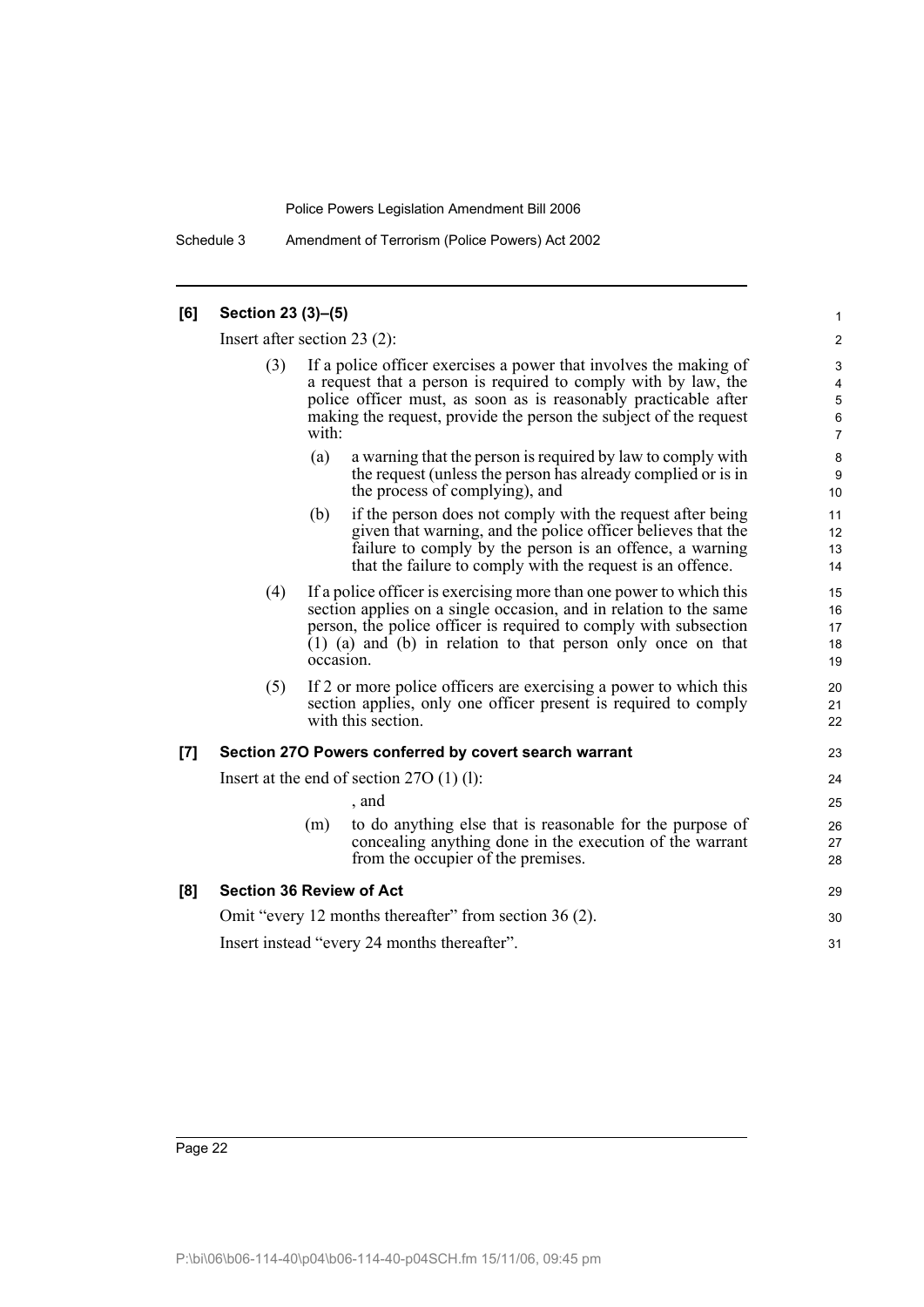Amendment of other Acts and regulation Schedule 4

<span id="page-24-0"></span>

|       | <b>Schedule 4</b><br><b>Amendment of other Acts and regulation</b>                                                                                                                                                          | 1              |
|-------|-----------------------------------------------------------------------------------------------------------------------------------------------------------------------------------------------------------------------------|----------------|
|       | (Section 6)                                                                                                                                                                                                                 | $\overline{c}$ |
| 4.1   | Crimes Act 1900 No 40                                                                                                                                                                                                       | 3              |
| [1]   | <b>Part 10 Arrest of offenders</b>                                                                                                                                                                                          | 4              |
|       | Omit the Part.                                                                                                                                                                                                              | 5              |
|       | Transfer sections 353AC, 353AD and 353AE to the Law Enforcement<br>(Powers and Responsibilities) Act 2002 as sections 138A, 138B and 138C,<br>respectively, in Division 3 of Part 10 of that Act (as inserted by this Act). | 6<br>7<br>8    |
|       | Renumber section 353B as section 547D in Division 2 of Part 14A.                                                                                                                                                            | 9              |
|       | Transfer section 353C to the Law Enforcement (Powers and Responsibilities)<br><i>Act 2002</i> as section 104A of that Act.                                                                                                  | 10<br>11       |
| $[2]$ | Section 547D (as renumbered by Schedule 4.1 [1])                                                                                                                                                                            | 12             |
|       | Omit "justice before whom the person is brought". Insert instead "court".                                                                                                                                                   | 13             |
| 4.2   | Crimes (Forensic Procedures) Act 2000 No 59                                                                                                                                                                                 | 14             |
|       | Section 112 Relationship with Part 10 of the Law Enforcement (Powers<br>and Responsibilities) Act 2002 and other Acts                                                                                                       | 15<br>16       |
|       | Omit "section 353AC or 353AD of the <i>Crimes Act 1900</i> " from section 112 (d).                                                                                                                                          | 17             |
|       | Insert instead "section 138A or 138B of the Law Enforcement (Powers and<br>Responsibilities) Act 2002."                                                                                                                     | 18<br>19       |
| 4.3   | <b>Criminal Procedure Act 1986 No 209</b>                                                                                                                                                                                   | 20             |
| [1]   | <b>Section 334 Penalty notices</b>                                                                                                                                                                                          | 21             |
|       | Omit "must be served personally" from section 334 (2).                                                                                                                                                                      | 22             |
|       | Insert instead "may be served personally or by post".                                                                                                                                                                       | 23             |
| [2]   | Section 340 Withdrawal of penalty notice                                                                                                                                                                                    | 24             |
|       | Omit section 340 (1). Insert instead:                                                                                                                                                                                       | 25             |
|       | A senior police officer may at any time withdraw a penalty notice<br>(1)<br>issued by a police officer under this Part.                                                                                                     | 26<br>27       |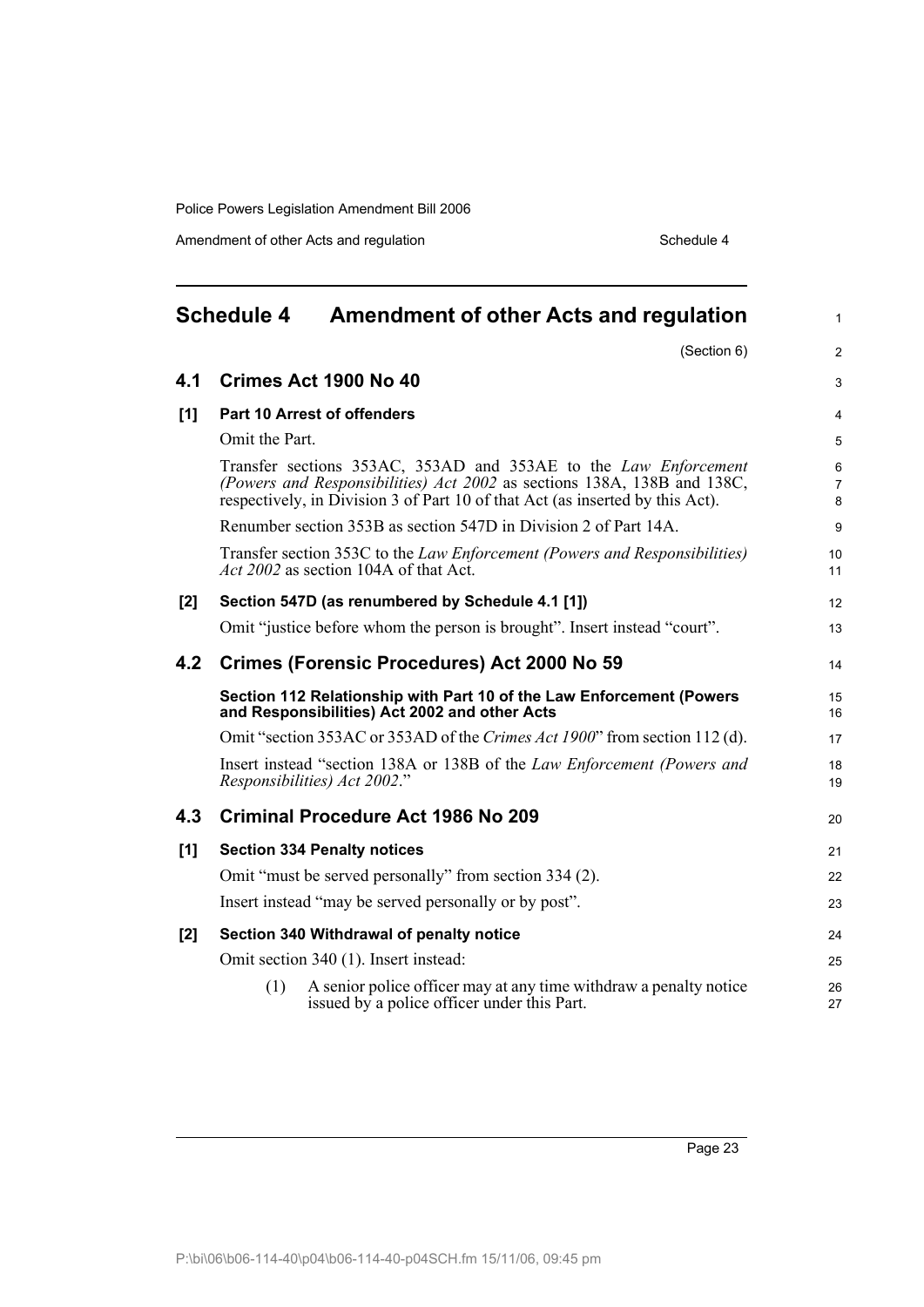Schedule 4 Amendment of other Acts and regulation

#### **[3] Section 340 (3) (b1) and (b2)** Insert after section 340 (3) (b): (b1) Any subsequent action already taken in relation to the notice, including any enforcement action, is to be reversed. (b2) Any costs relating to that subsequent action are not payable and, if paid, are repayable. **[4] Section 340 (3) (c)** Insert ", subject to any time limit within which such proceedings are required to be commenced," after "may". **[5] Section 344 Monitoring of Part by Ombudsman** Omit "sections 353AC and 353AE (in so far as it relates to the exercise of powers under section 353AC) of the *Crimes Act 1900*" from section 344 (1). Insert instead "sections 138A and 138C (in so far as it relates to the exercise of powers under section 138A) of the *Law Enforcement (Powers and Responsibilities) Act 2002*". **[6] Section 344A** Insert after section 344: **344A Further review by Ombudsman—Aboriginal and Torres Strait Islander communities** (1) The Ombudsman is to review the operation of the provisions of: (a) this Part, and (b) the regulations made under this Part, and (c) sections 138A and 138C (in so far as it relates to the exercise of powers under section 138A) of the *Law Enforcement (Powers and Responsibilities) Act 2002*, in so far as those provisions impact on Aboriginal and Torres Strait Islander communities. (2) For the purposes of carrying out any such review, the Ombudsman may require the Commissioner of Police or any public authority to provide information about police or the public authority's participation in the operations of the provisions referred to in subsection (1). (3) A report in relation to the review is to be provided to the Minister and the Minister for Police by 30 November 2008. 1  $\mathfrak{p}$ 3 4 5 6 7 8 9 10 11 12 13 14 15 16 17 18 19  $20$ 21 22  $23$  $24$ 25 26 27 28 29 30 31 32 33 34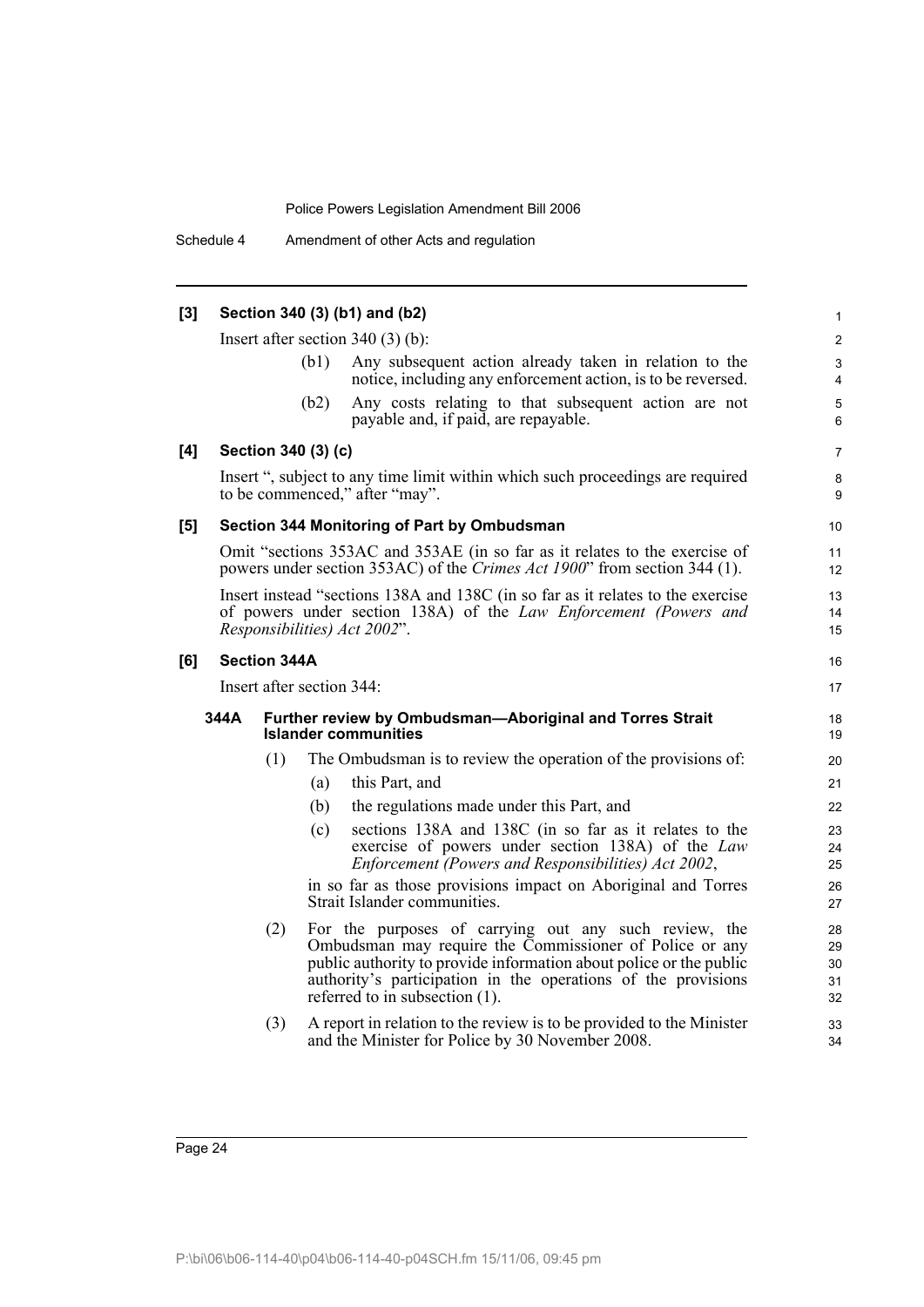Amendment of other Acts and regulation Schedule 4

| (4) | report. | The Minister is to lay (or cause to be laid) a copy of the report<br>provided to the Minister under this section before both Houses of<br>Parliament as soon as practicable after the Minister receives the | $\mathbf{1}$<br>$\overline{2}$<br>3<br>4 |
|-----|---------|-------------------------------------------------------------------------------------------------------------------------------------------------------------------------------------------------------------|------------------------------------------|
| (5) |         | If a House of Parliament is not sitting when the Minister seeks to<br>lay a report before it, the Minister may present copies of the<br>report to the Clerk of the House concerned.                         | 5<br>6<br>$\overline{7}$                 |
| (6) |         | The report:                                                                                                                                                                                                 | 8                                        |
|     | (a)     | on presentation and for all purposes is taken to have been<br>laid before the House, and                                                                                                                    | 9<br>10                                  |
|     | (b)     | may be printed by authority of the Clerk of the House, and                                                                                                                                                  | 11                                       |
|     | (c)     | if printed by authority of the Clerk, is for all purposes taken<br>to be a document published by or under the authority of the<br>House, and                                                                | 12<br>13<br>14                           |
|     | (d)     | is to be recorded:                                                                                                                                                                                          | 15                                       |
|     |         | in the case of the Legislative Council, in the Minutes<br>(i)<br>of the Proceedings of the Legislative Council, and                                                                                         | 16<br>17                                 |
|     |         | in the case of the Legislative Assembly, in the Votes<br>(11)<br>and Proceedings of the Legislative Assembly,                                                                                               | 18<br>19                                 |
|     |         | on the first sitting day of the House after receipt of the<br>report by the Clerk.                                                                                                                          | 20<br>21                                 |
|     |         |                                                                                                                                                                                                             |                                          |